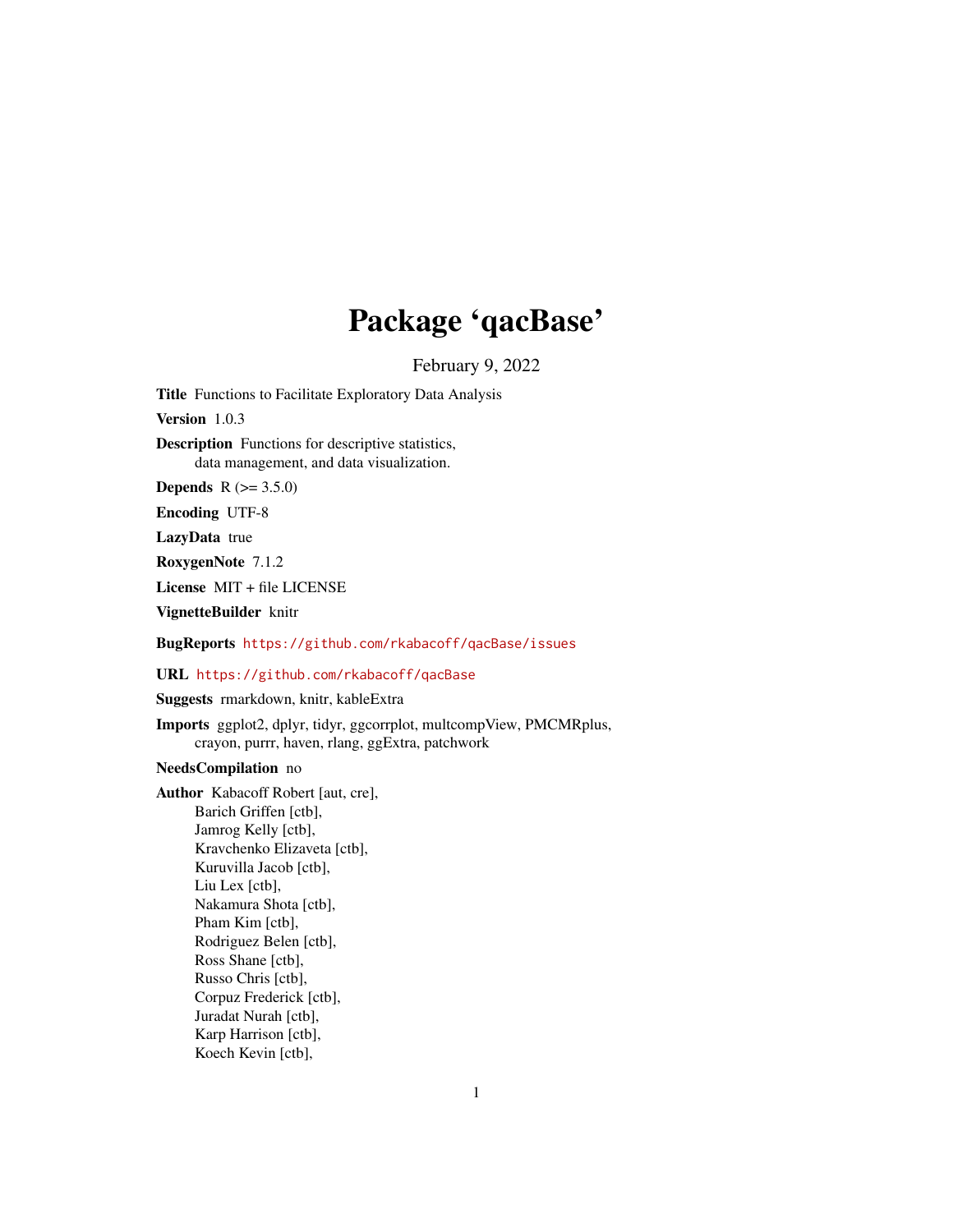Peters Anna [ctb], Shah Dhhyey [ctb], Stevenson Kenneth [ctb], Thomas-Franz Kaitlyn [ctb], Zheng Jiner [ctb], Aldarmaki Ahmed [ctb], Alneyadi Mohammed [ctb], Altai Chossis [ctb], Colorado Sofia [ctb], Northrop Blake [ctb], Peretz Shea [ctb], Qin Cher [ctb], Tuhabonye Emma [ctb], Wong Phillip [ctb]

Maintainer Kabacoff Robert <rkabacoff@wesleyan.edu>

Repository CRAN

Date/Publication 2022-02-09 22:20:02 UTC

# R topics documented:

|              | 3              |
|--------------|----------------|
|              | $\overline{4}$ |
|              | 5              |
|              | 6              |
|              | 7              |
|              | 8              |
|              | 9              |
| 10           |                |
| 11           |                |
| 12           |                |
| 13           |                |
| 14           |                |
| 15<br>phelp  |                |
| 16           |                |
| 16           |                |
| 17           |                |
| 18           |                |
| 19           |                |
| 19<br>qstats |                |
| 20           |                |
| 21           |                |
| 22.          |                |
| 24           |                |
| 25           |                |
| 26           |                |
| 27<br>$1$    |                |
| 28           |                |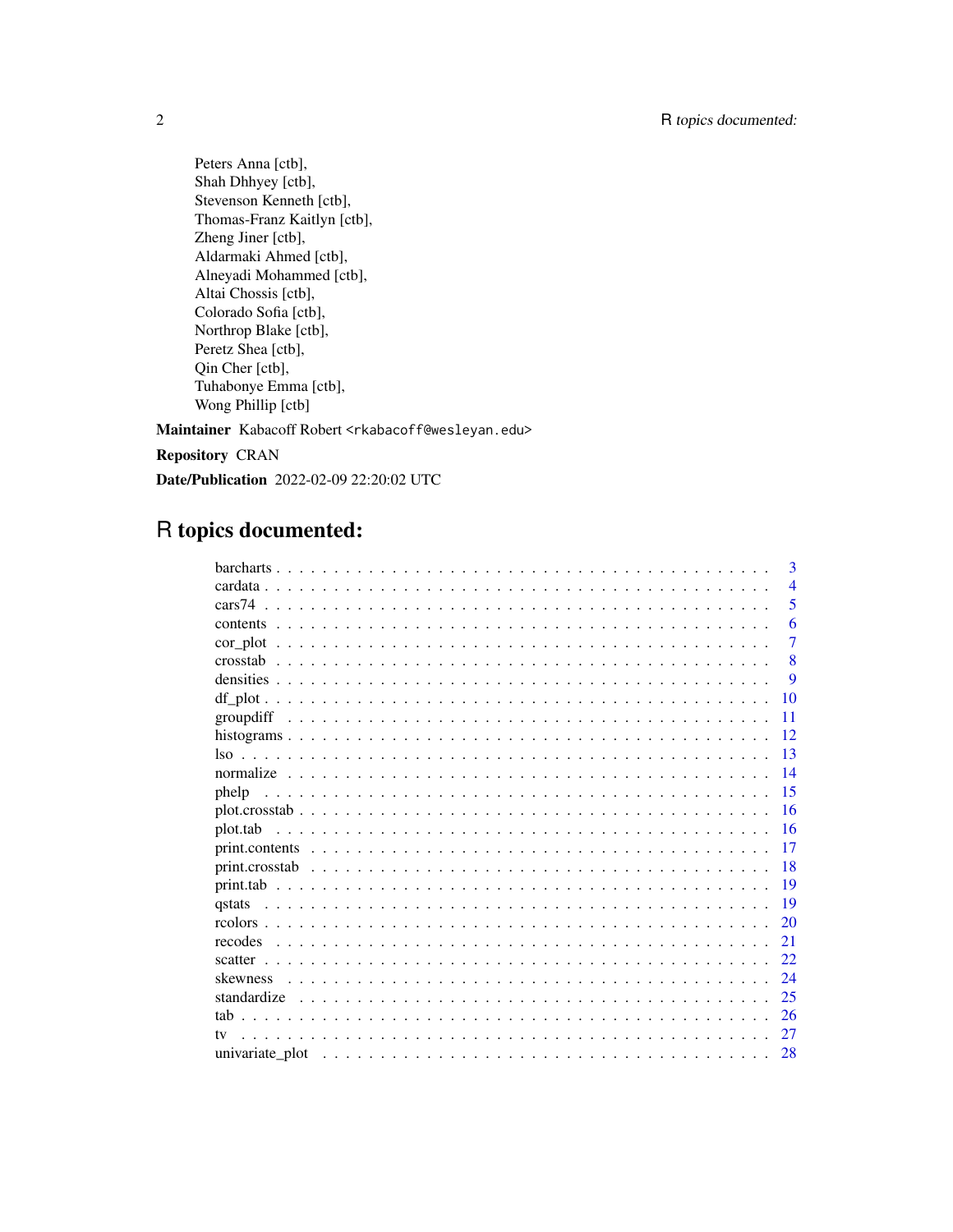#### <span id="page-2-0"></span>barcharts 3

#### $\bf 30$  $\bf 30$

barcharts *Barcharts*

# Description

Create barcharts for all categorical variables in a data frame.

# Usage

```
barcharts(
 data,
 fill = "deepskyblue2",
 color = "grey30",
 labels = TRUE,
 sort = TRUE,maxcat = 20,
 abbrev = 20)
```
# Arguments

| data   | data frame                                                                 |
|--------|----------------------------------------------------------------------------|
| fill   | fill color for bars                                                        |
| color  | color for bar labels                                                       |
| labels | if TRUE, bars are labeled with percents                                    |
| sort   | if TRUE, bars are sorted by frequency                                      |
| maxcat | numeric. barcharts with more than this number of bars will not be plotted. |
| abbrev | numeric. abbreviate bar labels to at most, this character length.          |

#### Value

a ggplot graph

# Examples

barcharts(cars74)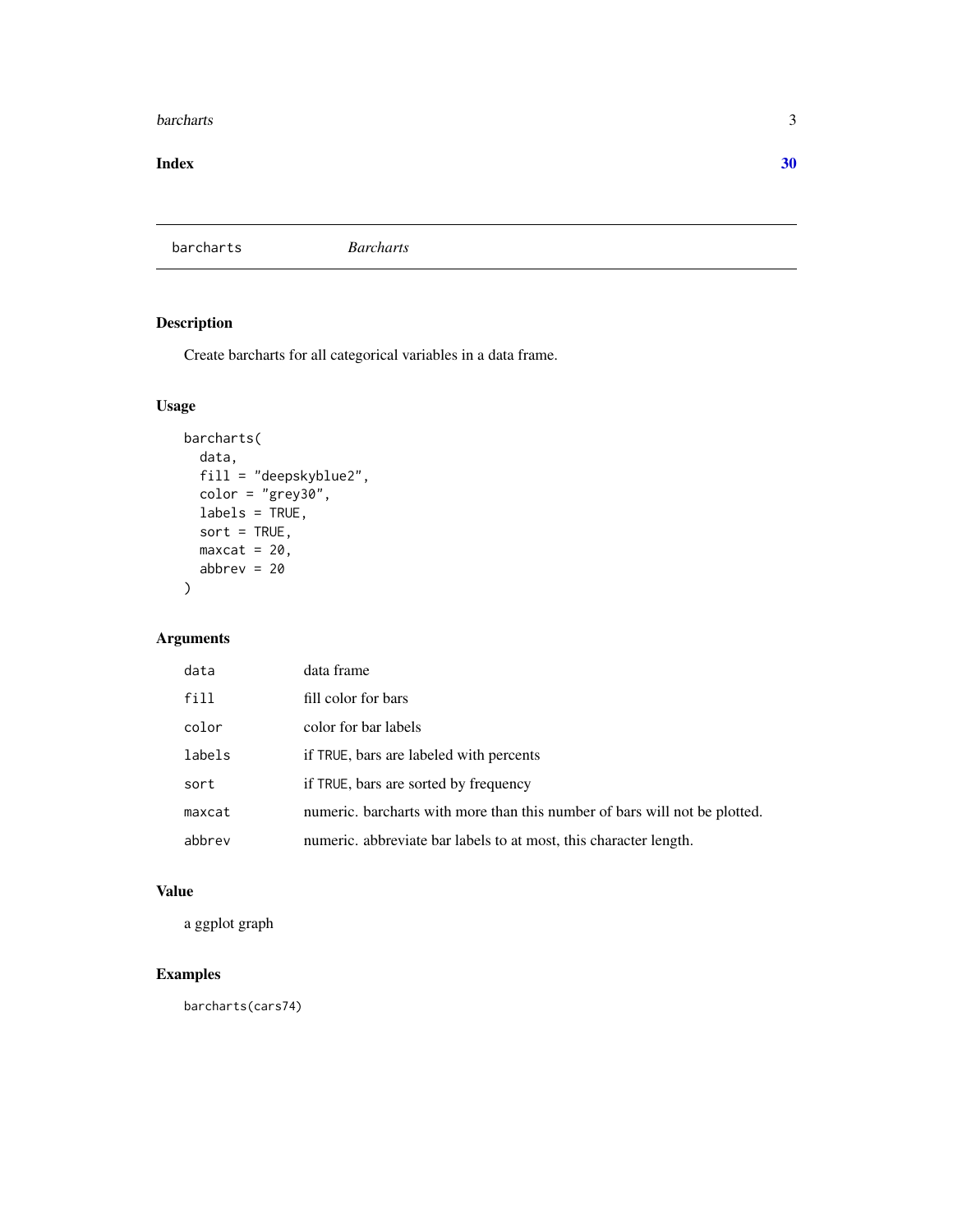<span id="page-3-0"></span>

Cars dataset with features including make, model, year, engine, and other properties of the car used to predict its price.

#### Usage

cardata

#### Format

A data frame with 11914 rows and 16 variables. The variables are as follows:

make car brand model model given by its brand year year of manufacture engine\_fuel\_type type of fuel required by its manufacturer engine\_hp engine horse power engine\_cylinders number of cylinders transmission\_type automatic vs. manual driven\_wheels AWD, FWD, AWD number\_of\_doors Number of Doors market\_category Luxury, Performance, Hatchback, etc. vehicle\_size Compact, Midsize, Large vehicle\_style Type of Vehicle: Sedan, SUV, Coupe, etc. highway\_mpg highway miles per gallon city\_mpg city miles per gallon popularity Popularity index msrp manufacturer's suggested retail price

#### Details

This package contains a detailed car dataset.

#### Source

Taken from Kaggle [https://www.kaggle.com/CooperUnion/cardataset.](https://www.kaggle.com/CooperUnion/cardataset)

#### Examples

summary(cardata)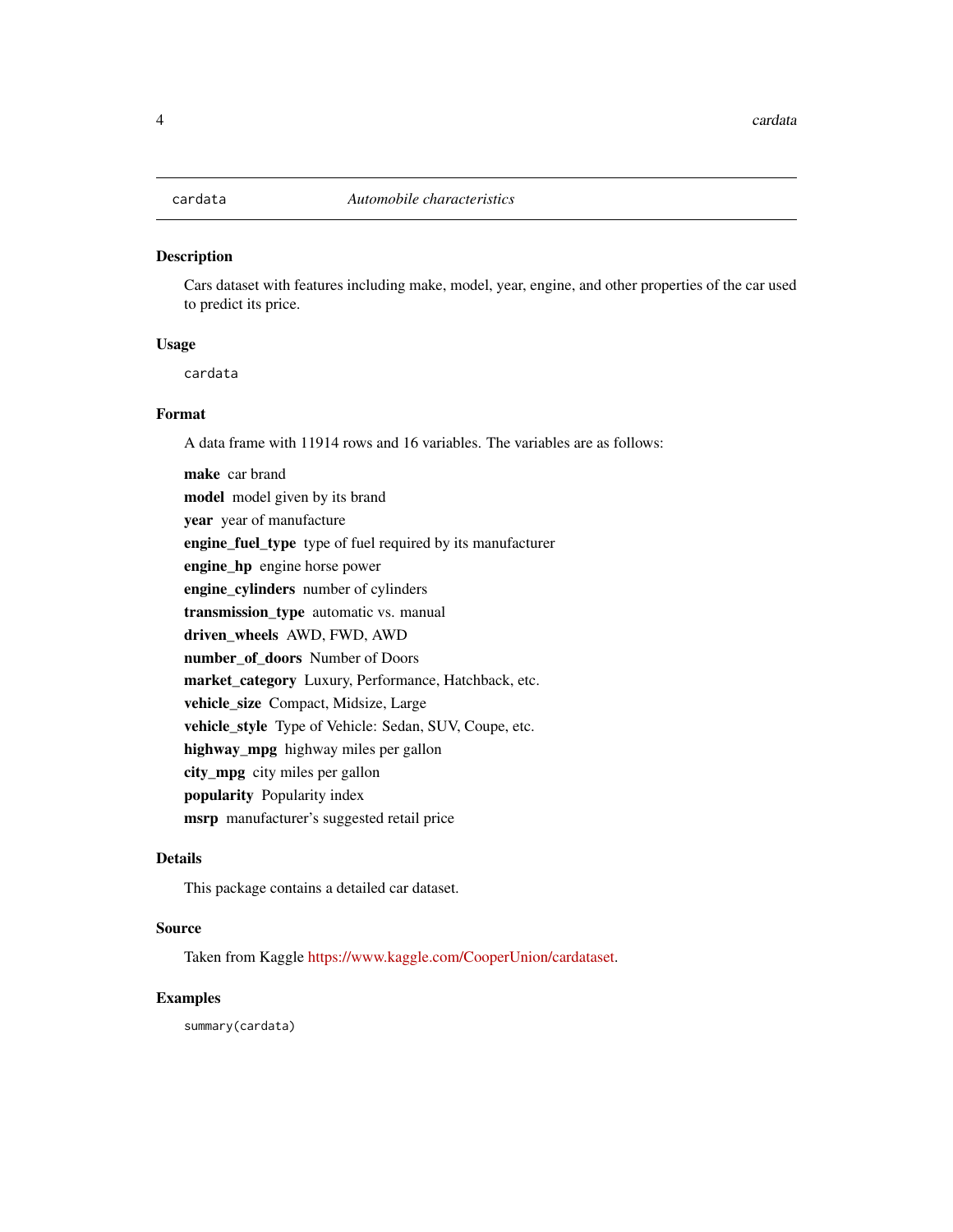<span id="page-4-0"></span>The data was extracted from the 1974 Motor Trend US magazine, and comprises fuel consumption and 10 aspects of automobile design and performance for 32 automobiles (1973-74 models).

#### Usage

cars74

#### Format

A data frame with 32 rows and 11 variables. The variables are as follows:

auto highway miles per gallon mpg Miles/(US) gallon cyl Number of cylinders disp Displacement (cu.in.) hp Gross horsepower drat Rear axle ratio wt Weight (1000 lbs) qsec 1/4 mile time vs Engine cylinder configuration am Transmission type gear Number of forward gears carb Number of carburetors

# Details

This dataset is the [mtcars](#page-0-0) dataset that comes with base R. However, cyl, vs, am, gear and carb have been converted to factors and rownames have been converted to the variable auto. A description of the variables by Soren Heitmann can be found [here.](http://rstudio-pubs-static.s3.amazonaws.com/61800_faea93548c6b49cc91cd0c5ef5059894.html)

#### Source

Henderson and Velleman (1981), Building multiple regression models interactively. Biometrics, 37, 391-411.

# Examples

summary(cars74)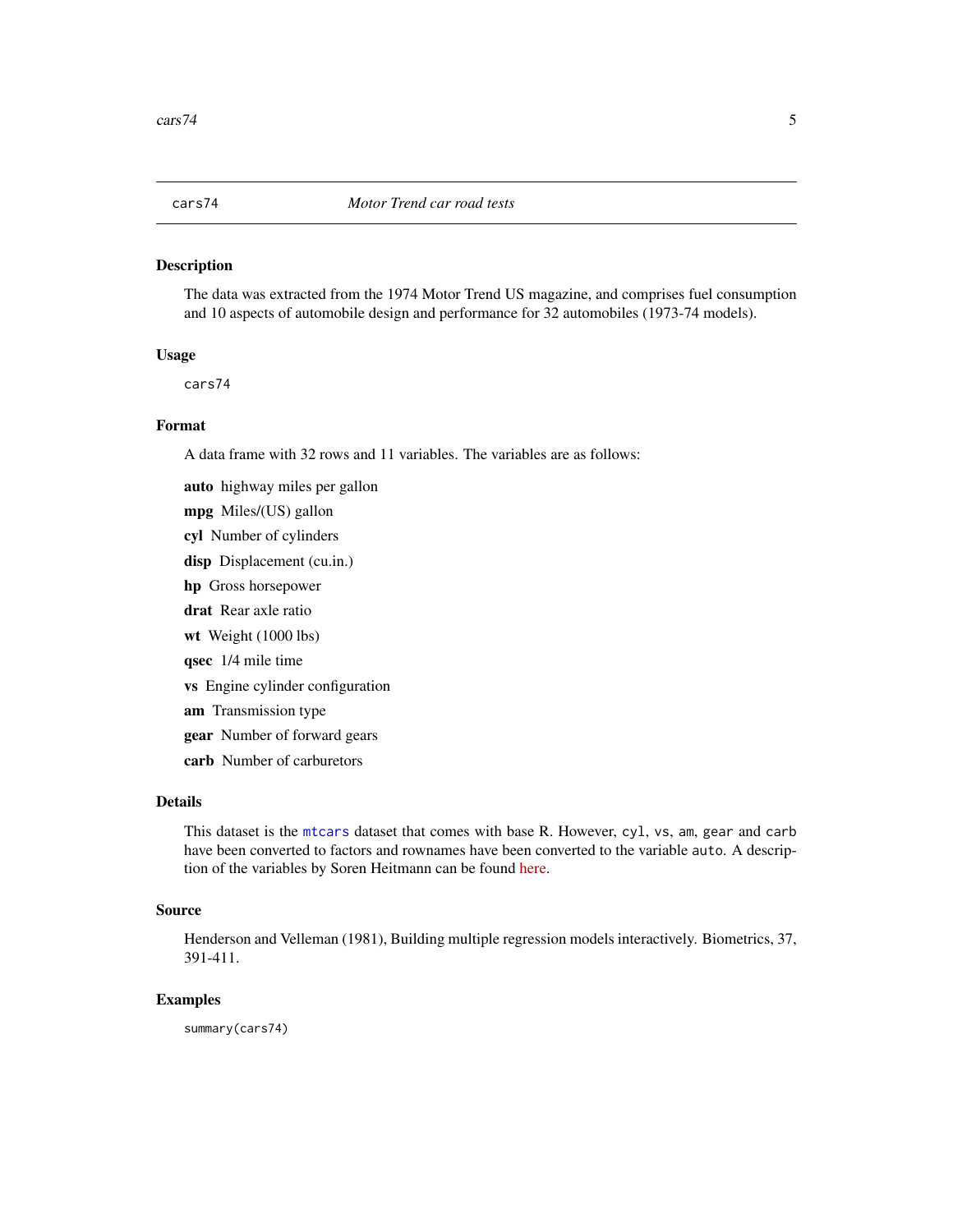<span id="page-5-1"></span><span id="page-5-0"></span>

contents provides a comprehensive description of a data frame, including summary statistics for both quantitative and categorical variables

# Usage

```
contents(data, digits = 2, maxcat = 10, label_length = 20)
```
#### Arguments

| data         | a data frame                                                                    |
|--------------|---------------------------------------------------------------------------------|
| digits       | number of decimal digits for statistics.                                        |
| maxcat       | maximum number of levels of a character/factor variable to print.               |
| label_length | maximum length of factor level label to print. Longer labels will be truncated. |

#### Details

Prints a comprehensive description of a data frame via several tables, a general summary table and tables that provide a breakdown of quantitative and categorical variables.

#### Value

a list with 6 components:

dfname name of data frame

nrow number of rows

ncol number of columns

overall data frame of overall dataset characteristics

qvars data frame with summary statistics for quantitative variables

cvars data frame with summary statistics for categorical variables

#### Examples

contents(cars74)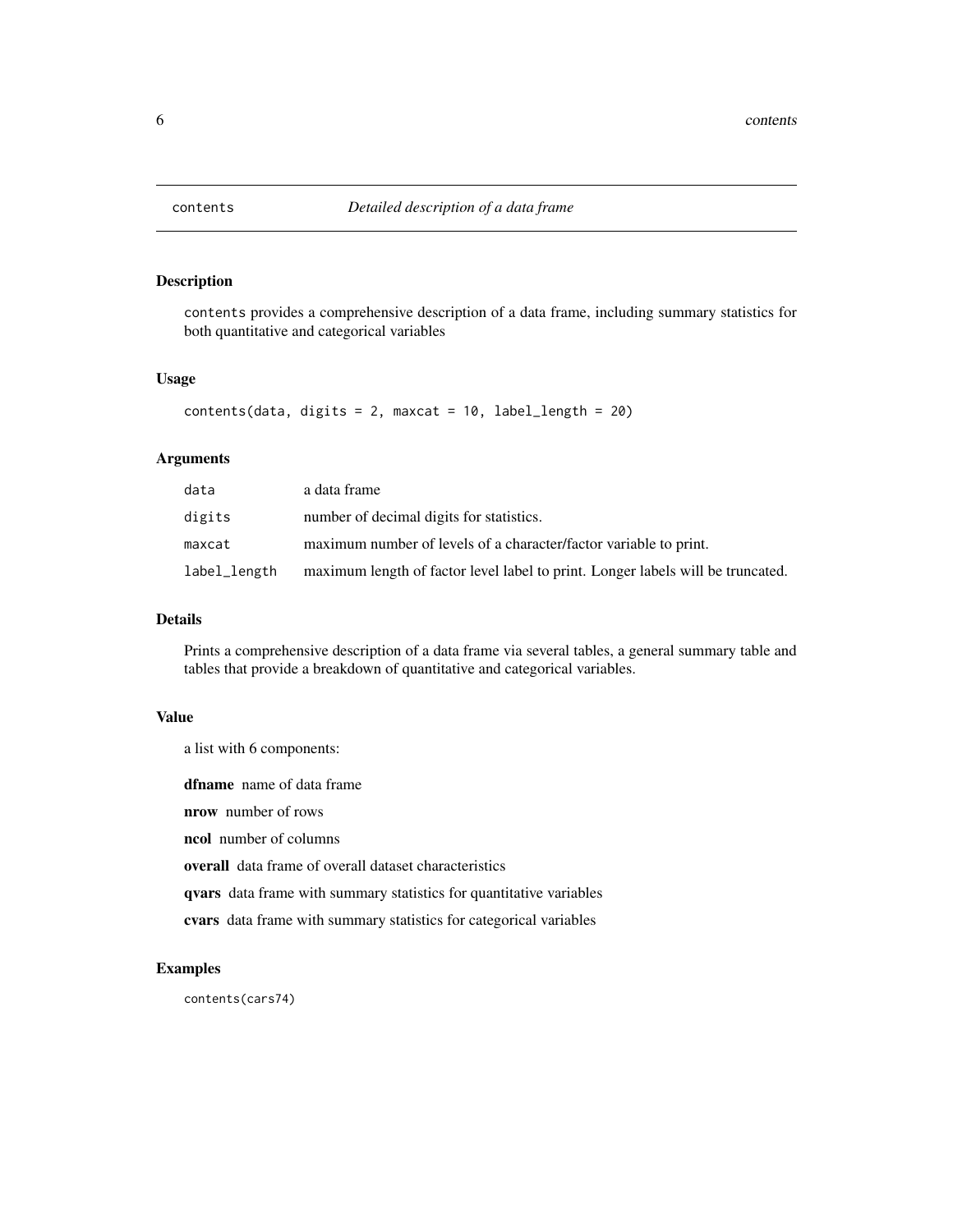<span id="page-6-0"></span>

Create a correlation matrix for all quantitative variables in a data frame.

#### Usage

```
cor_plot(
  data,
 method = c("pearson", "kendall", "spearman"),
  sort = FALSE,axis_text_size = 12,
  number_text_size = 3,
  legend = FALSE
)
```
#### Arguments

| data             | data frame                                                                                                                              |
|------------------|-----------------------------------------------------------------------------------------------------------------------------------------|
| method           | a character string indicating which correlation coefficient is to be computed.<br>One of "pearson" (default), "kendall", or "spearman". |
| sort             | logical. If TRUE, reorder variables to place variables with similar correlation<br>patterns together.                                   |
|                  | $axis_{\text{text}}$ axis $\text{text\_size}$ size for axis labels (default=12).                                                        |
| number_text_size |                                                                                                                                         |
|                  | size for correlation coefficient labels (default=3).                                                                                    |
| legend           | logical, if TRUE the legend is displayed. (default=FALSE)                                                                               |

# Details

The cor\_plot function will only select quantitative variables from a data frame. Categorical variables are ignored. The correlation matrix is presented as a lower triangle matrix. Missing values are deleted in listwise fashion.

# Value

a ggplot graph

# Note

This function is a wrapper for the [ggcorrplot](#page-0-0) function.

#### Examples

```
cor_plot(cars74)
cor_plot(cars74, sort=TRUE)
```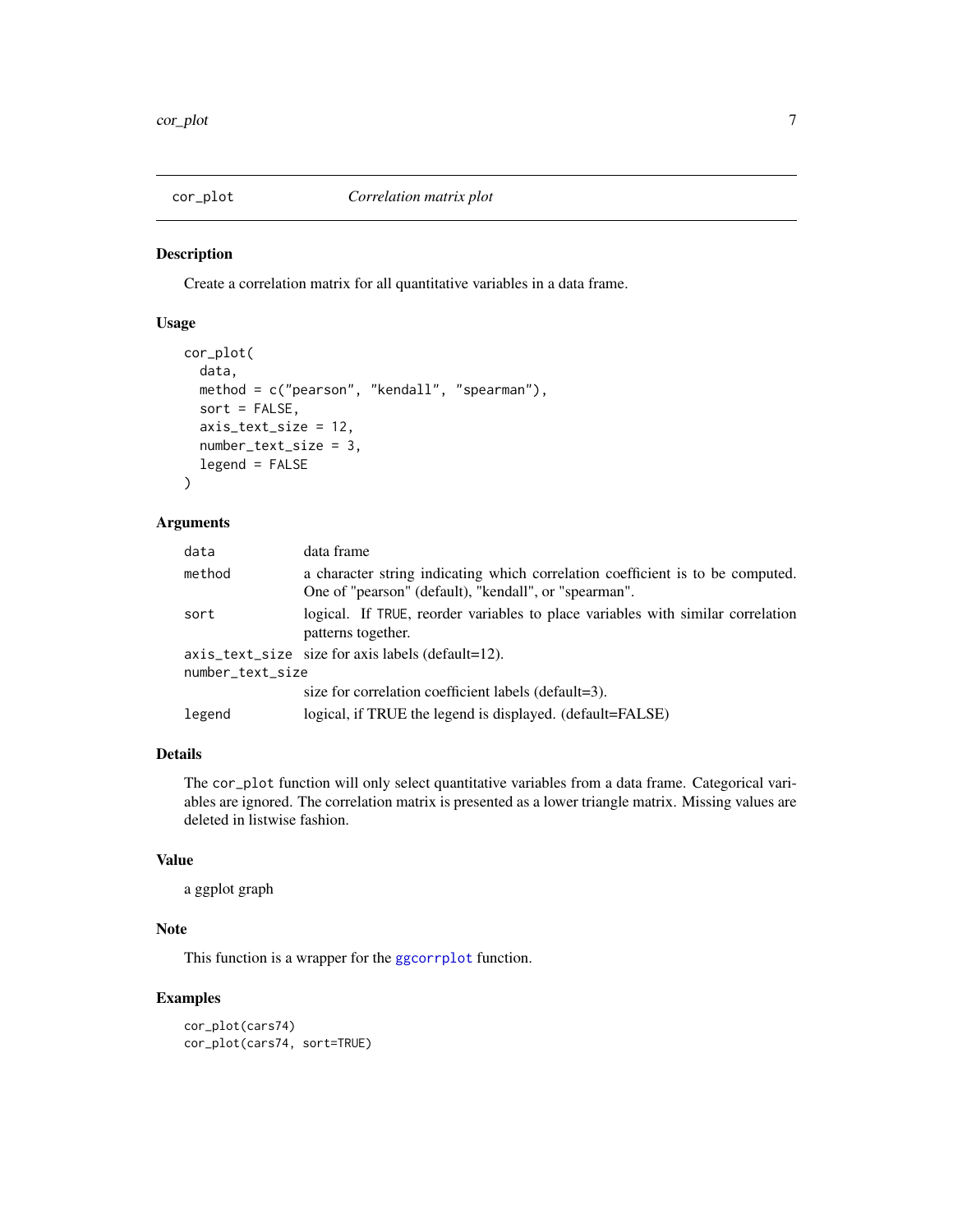<span id="page-7-0"></span>

This function creates a two way frequency table.

#### Usage

```
crosstab(
  data,
  rowvar,
  colvar,
  type = c("freq", "percent", "rowpercent", "colpercent"),
  total = TRUE,na.rm = TRUE,digits = 2,
  chisquare = FALSE,
  plot = FALSE
)
```
# Arguments

| data      | data frame                                                                                                                                              |
|-----------|---------------------------------------------------------------------------------------------------------------------------------------------------------|
| rowvar    | row factor (unquoted)                                                                                                                                   |
| colvar    | column factor (unquoted)                                                                                                                                |
| type      | statistics to print. Options are "freq", "percent", "rowpercent", or "colpercent"<br>for frequencies, cell percents, row percents, or column percents). |
| total     | logical. if TRUE, includes total percents.                                                                                                              |
| na.rm     | logical, if TRUE, deletes cases with missing values.                                                                                                    |
| digits    | number of decimal digits to report for percents.                                                                                                        |
| chisquare | logical. If TRUE perform a chi-square test of independence                                                                                              |
| plot      | logical. If TRUE generate stacked bar chart.                                                                                                            |

#### Details

Given a data frame, a row factor, a column factor, and a type (frequencies, cell percents, row percents, or column percents) the function provides the requested cross-tabulation.

If na.rm = FALSE, a level labeled <NA> added. If total = TRUE, a level labeled Total is added. If chisquare = TRUE, a chi-square test of independence is performed.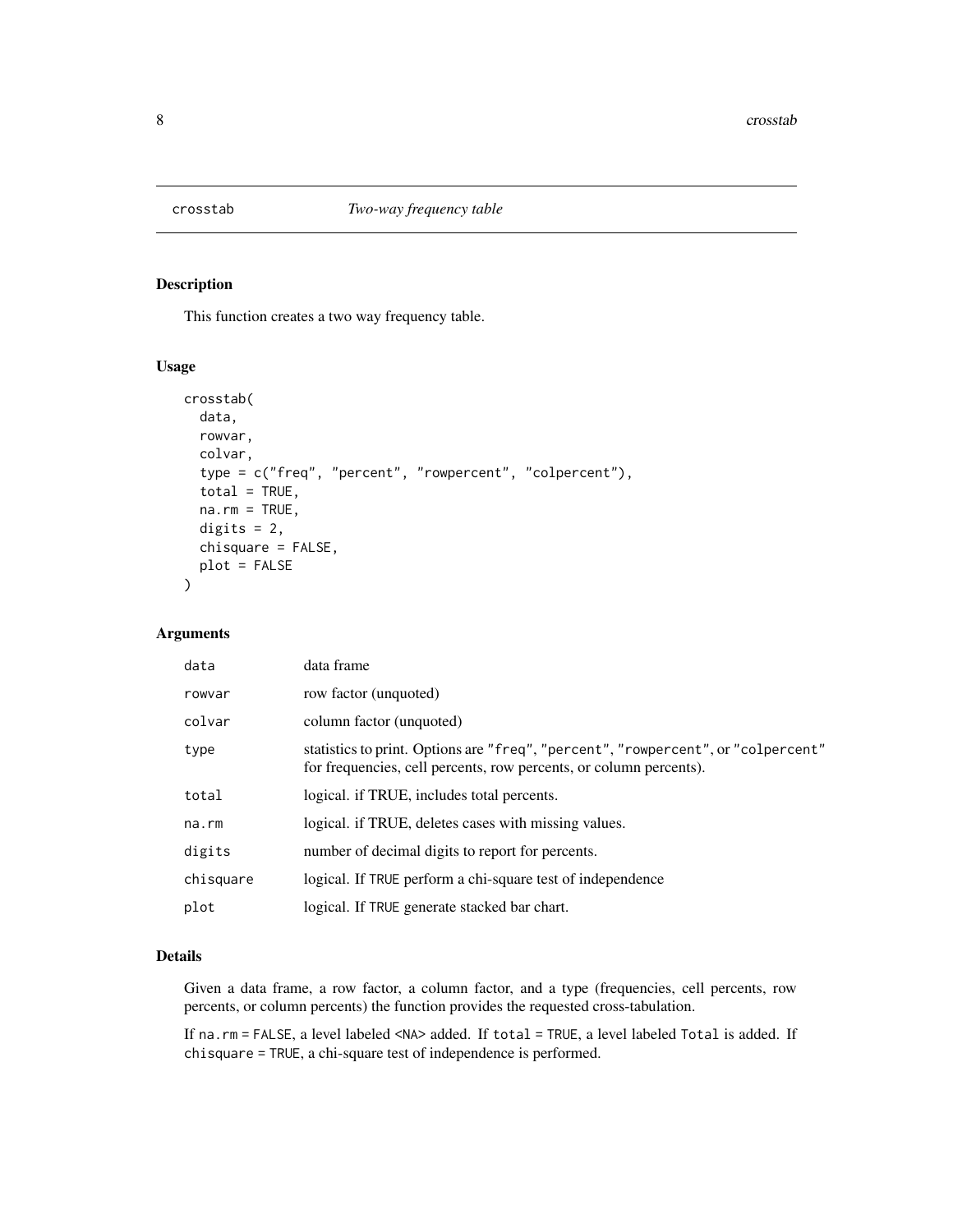#### <span id="page-8-0"></span>densities 9

# Value

If plot=TRUE, return a ggplot2 graph. Otherwise the function return a list with 6 components:

- table (table). Table of frequencies or percents
- type (character). Type of table to print
- total (logical). If TRUE, print row and or column totals
- digits (numeric). number of digits to print
- rowname (character). Row variable name
- colname (character). Column variable name
- chisquare (character). If chisquare=TRUE, contains the results of the Chi-square test. NULL otherwise.

#### See Also

[print.crosstab,](#page-17-1) [plot.crosstab](#page-15-1)

# Examples

```
# print frequencies
crosstab(mtcars, cyl, gear)
# print cell percents
crosstab(cardata, vehicle_size, driven_wheels)
crosstab(cardata, vehicle_size, driven_wheels,
plot=TRUE)
crosstab(cardata, driven_wheels, vehicle_size,
type="colpercent", plot=TRUE, chisquare=TRUE)
```
densities *Density plots*

#### Description

Create desnsity plots for all quantitative variables in a data frame.

# Usage

densities(data, fill = "deepskyblue2", adjust = 1)

#### Arguments

| data   | data frame                                                   |
|--------|--------------------------------------------------------------|
| fill   | fill color for density plots                                 |
| adjust | a factor multiplied by the smoothing bandwidth. See details. |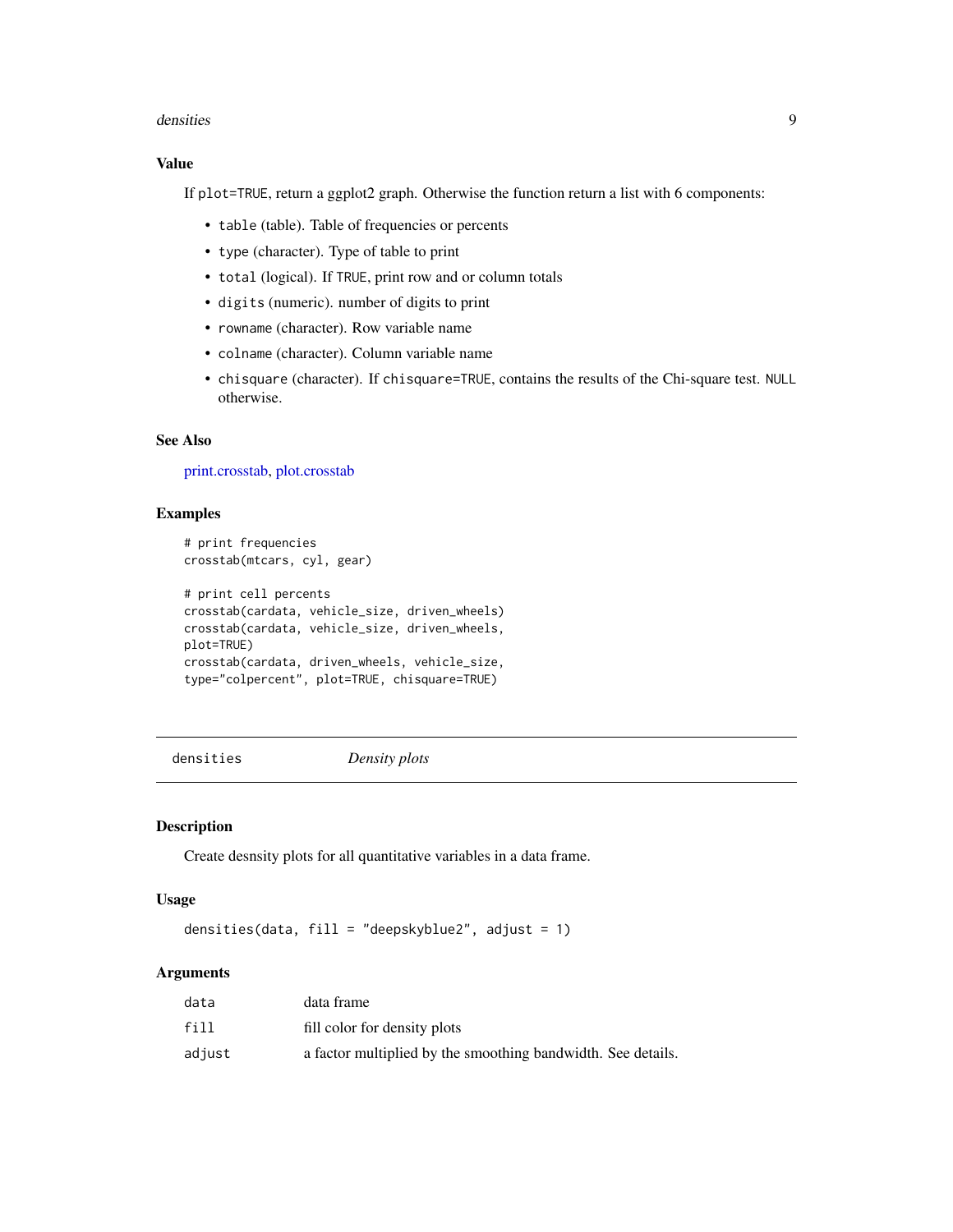# Details

The densities function will only plot quantitative variables from a data frame. Categorical variables are ignored.

The adjust parameter mulitplies the smoothing parameter. For example adjust = 2 will make the density plots twice as smooth. The adjust = 1/2 will make the density plots half as smooth (i.e., twice as spiky).

# Value

a ggplot graph

#### Examples

```
densities(cars74)
densities(cars74, adjust=2)
densities(cars74, adjust=1/2)
```
df\_plot *Visualize a data frame*

# Description

df\_plot visualizes the variables in a data frame.

#### Usage

df\_plot(data)

#### Arguments

data a data frame.

#### Details

For each variable, the plot displays

- type (numeric, integer, factor, ordered factor, logical, or date)
- percent of available (and missing) cases

Variables are sorted by type and the total number of variables and cases are printed in the caption.

#### Value

a ggplot2 graph

<span id="page-9-0"></span>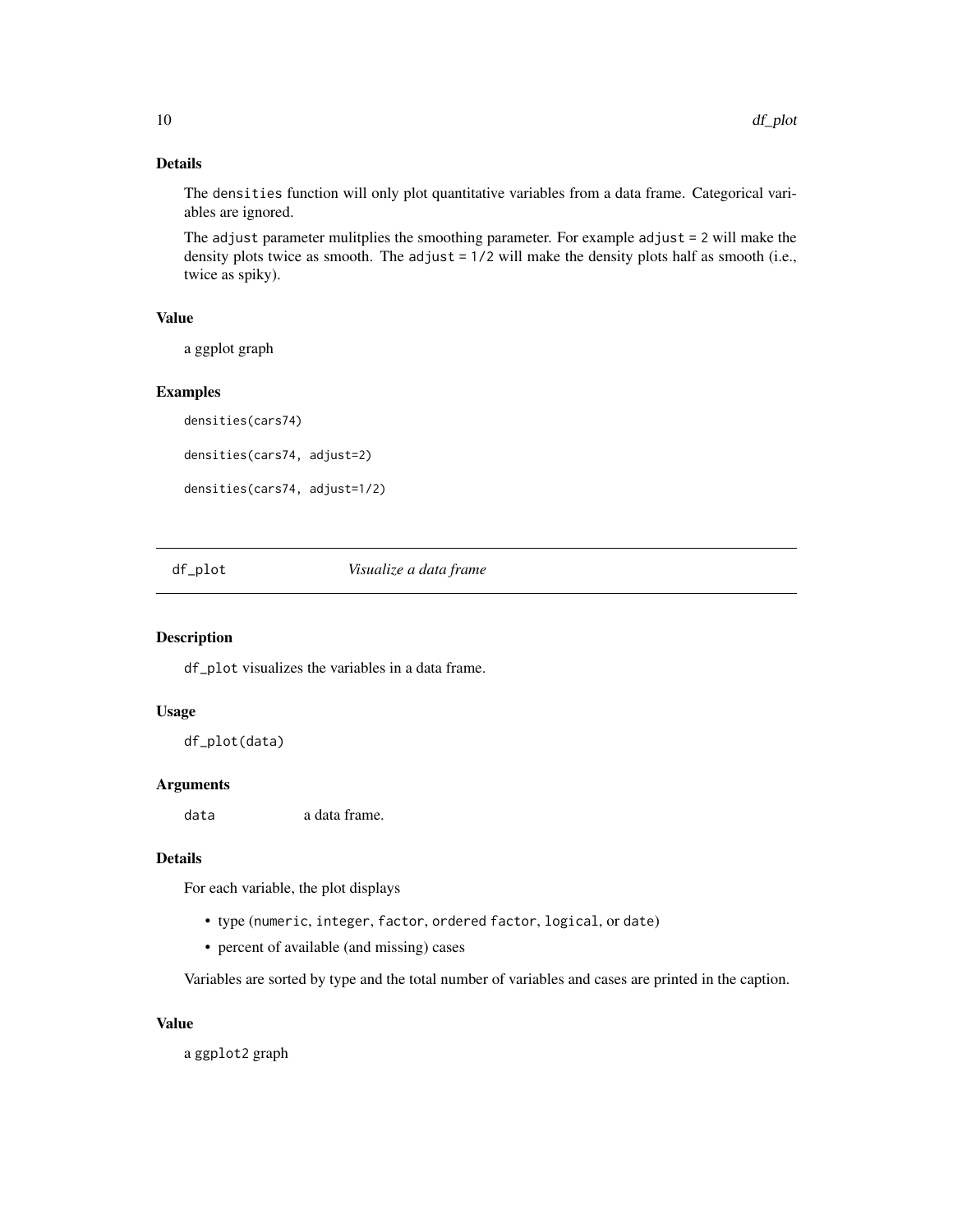#### <span id="page-10-0"></span>groupdiff the contract of the contract of the contract of the contract of the contract of the contract of the contract of the contract of the contract of the contract of the contract of the contract of the contract of the

# See Also

For more descriptive statistics on a data frame see [contents.](#page-5-1)

# Examples

df\_plot(cars74)

groupdiff *Test of group differences*

# Description

One-way analysis (ANOVA or Kruskal-Wallis Test) with post-hoc comparisons and plots

# Usage

```
groupdiff(
  data,
  y,
  x,
  method = c("anova", "kw"),
  digits = 2,
  horizontal = FALSE,
  posthoc = FALSE
\mathcal{E}
```
### Arguments

| data                                                                                                                                                                                                                    | a data frame.                                                       |  |
|-------------------------------------------------------------------------------------------------------------------------------------------------------------------------------------------------------------------------|---------------------------------------------------------------------|--|
| y                                                                                                                                                                                                                       | a numeric response variable                                         |  |
| X                                                                                                                                                                                                                       | a categorical explanatory variable. It will coerced to be a factor. |  |
| method                                                                                                                                                                                                                  | character. Either "anova", or "kw" (see details).                   |  |
| digits                                                                                                                                                                                                                  | Number of significant digits to print.                              |  |
| horizontal                                                                                                                                                                                                              | logical. If TRUE, boxplots are plotted horizontally.                |  |
| logical. If TRUE, the default, perform pairwise post-hoc comparisons (TukeyHSD)<br>posthoc<br>for ANOVA and Conover Test for Kuskal Wallis). This test will only be per-<br>formed if there are 3 or more levels for X. |                                                                     |  |

#### Details

The groupdiff function performs one of two analyses:

anova A one-way analysis of variance, with TukeyHSD post-hoc comparisons.

kw A Kruskal Wallis Rank Sum Test, with Conover Test post-hoc comparisons.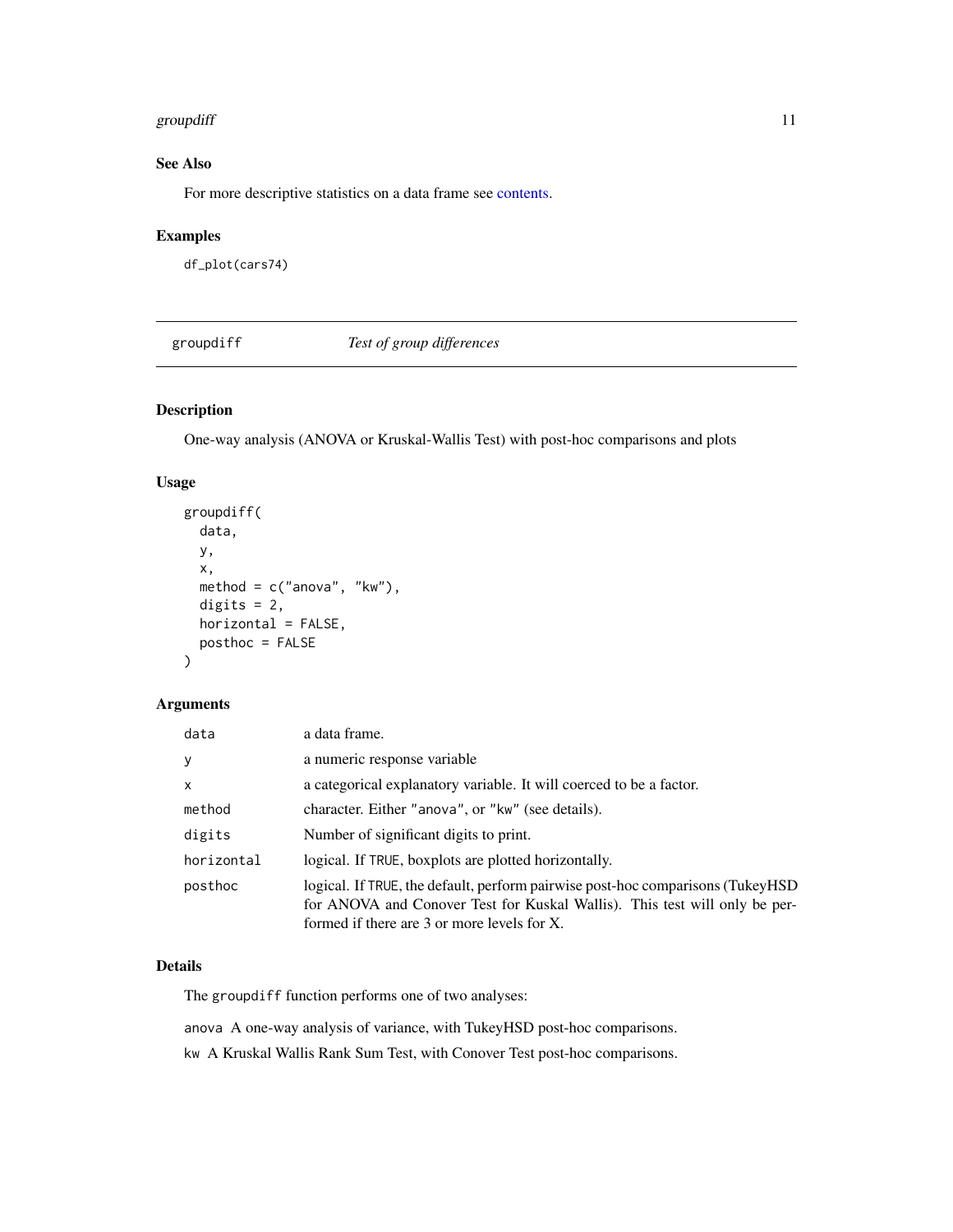# <span id="page-11-0"></span>12 histograms

In each case, summary statistics and a grouped boxplots are provided. In the parametric case, the statistics are n, mean, and standard deviation. In the nonparametric case the statistics are n, median, and median absolute deviation. If posthoc = TRUE, pairwise comparisons of superimposed on the boxplots. Groups that share a letter are not significantly different ( $p < .05$ ), controlling for multiple comparisons.

# Value

a list with 3 components:

result omnibus test

summarystats summary statistics

plot ggplot2 graph

# See Also

[kwAllPairsConoverTest,](#page-0-0) [multcompLetters.](#page-0-0)

#### Examples

```
# parametric analysis
groupdiff(cars74, hp, gear)
# nonparametric analysis
groupdiff(cardata, popularity, vehicle_style, posthoc=TRUE,
         method="kw", horizontal=TRUE)
```
histograms *Histograms*

#### Description

Create histograms for all quantitative variables in a data frame.

#### Usage

```
histograms(data, fill = "deepskyblue2", color = "white", bins = 30)
```
#### Arguments

| data  | data frame                               |
|-------|------------------------------------------|
| fill  | fill color for histogram bars            |
| color | border color for histogram bars          |
| bins  | number of bins (bars) for the histograms |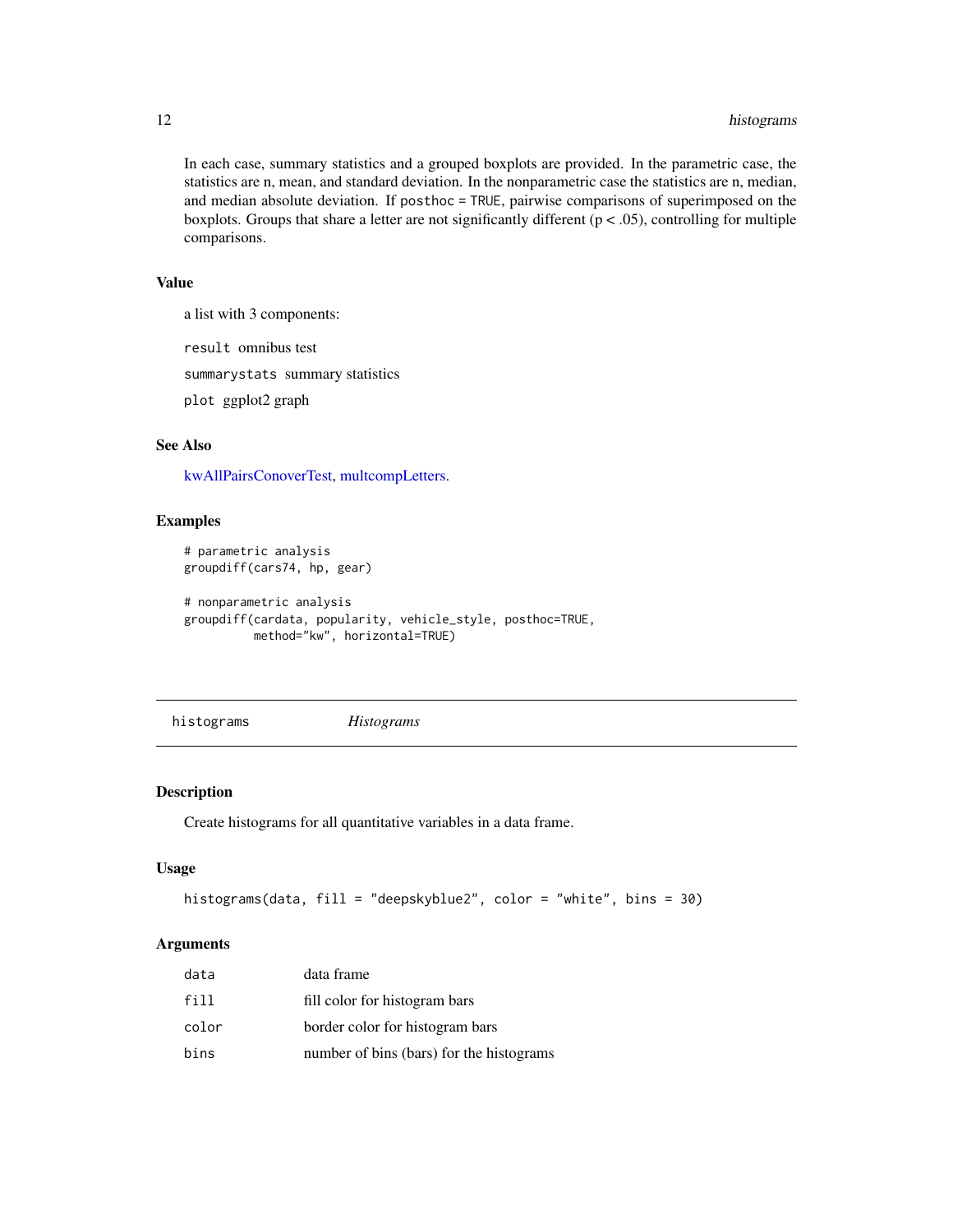<span id="page-12-0"></span>lso and the set of the set of the set of the set of the set of the set of the set of the set of the set of the set of the set of the set of the set of the set of the set of the set of the set of the set of the set of the s

# Details

The histograms function will only plot quantitative variables from a data frame. Categorical variables are ignored.

# Value

a ggplot graph

# Examples

```
histograms(cars74)
histograms(cars74, bins=15, fill="darkred")
```
#### lso *List object sizes and types*

# Description

lso lists object sizes and types.

# Usage

```
lso(
  pos = 1,
  pattern,
  order.by = "Size",
  decreasing = TRUE,
  head = TRUE,
  n = 10
```
#### Arguments

)

| pos        | a number specifying the environment as a position in the search list.                                                                                 |
|------------|-------------------------------------------------------------------------------------------------------------------------------------------------------|
| pattern    | an optional regular expression. Only names matching pattern are returned.<br>glob2rx can be used to convert wildcard patterns to regular expressions. |
| order.by   | column to sort the list by. Values are "Type", "Size", "Rows", and "Columns".                                                                         |
| decreasing | logical. If FALSE, the list is sorted in ascending order.                                                                                             |
| head       | logical. Should output be limited to n lines?                                                                                                         |
| n          | if head=TRUE, number of rows should be displayed?                                                                                                     |

# Details

This function list the sizes and types of all objects in an environment. By default, the list describes the objects in the current environment, presented in descending order by object size and reported in megabytes (Mb).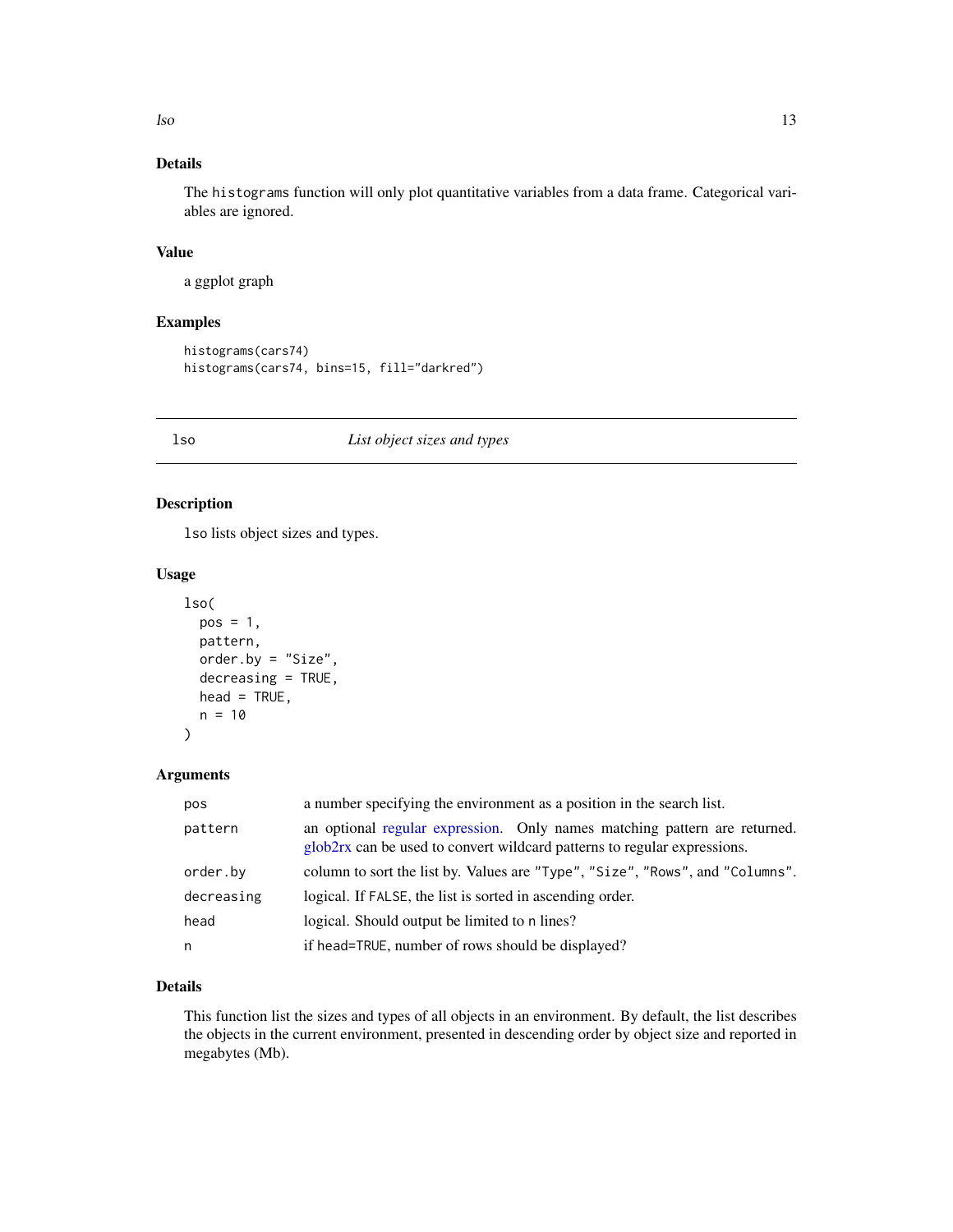#### <span id="page-13-0"></span>Value

a data.frame with four columns (Type, Size, Rows, Columns) and object names as row names.

# Author(s)

Based on based on postings by Petr Pikal and David Hinds to the r-help list in 2004 and modified Dirk Eddelbuettel, Patrick McCann, and Rob Kabacoff.

#### References

<https://stackoverflow.com/questions/1358003/tricks-to-manage-the-available-memory-in-an-r-session/>.

# Examples

data(cardata) data(cars74) lso()

normalize *Normalize numeric variables*

#### Description

Normalize the numeric variables in a data frame

#### Usage

 $normalize(data, new-min = 0, new_max = 1)$ 

### Arguments

| data    | a data frame.                          |
|---------|----------------------------------------|
| new min | minimum for the transformed variables. |
| new max | maximum for the transformed variables. |

#### Details

normalize transforms all the numeric variables in a data frame to have the same minimum and maximum values. By default, this will be a minimum of 0 and maximum of 1. Character variables and factors are left unchanged.

#### Value

a data frame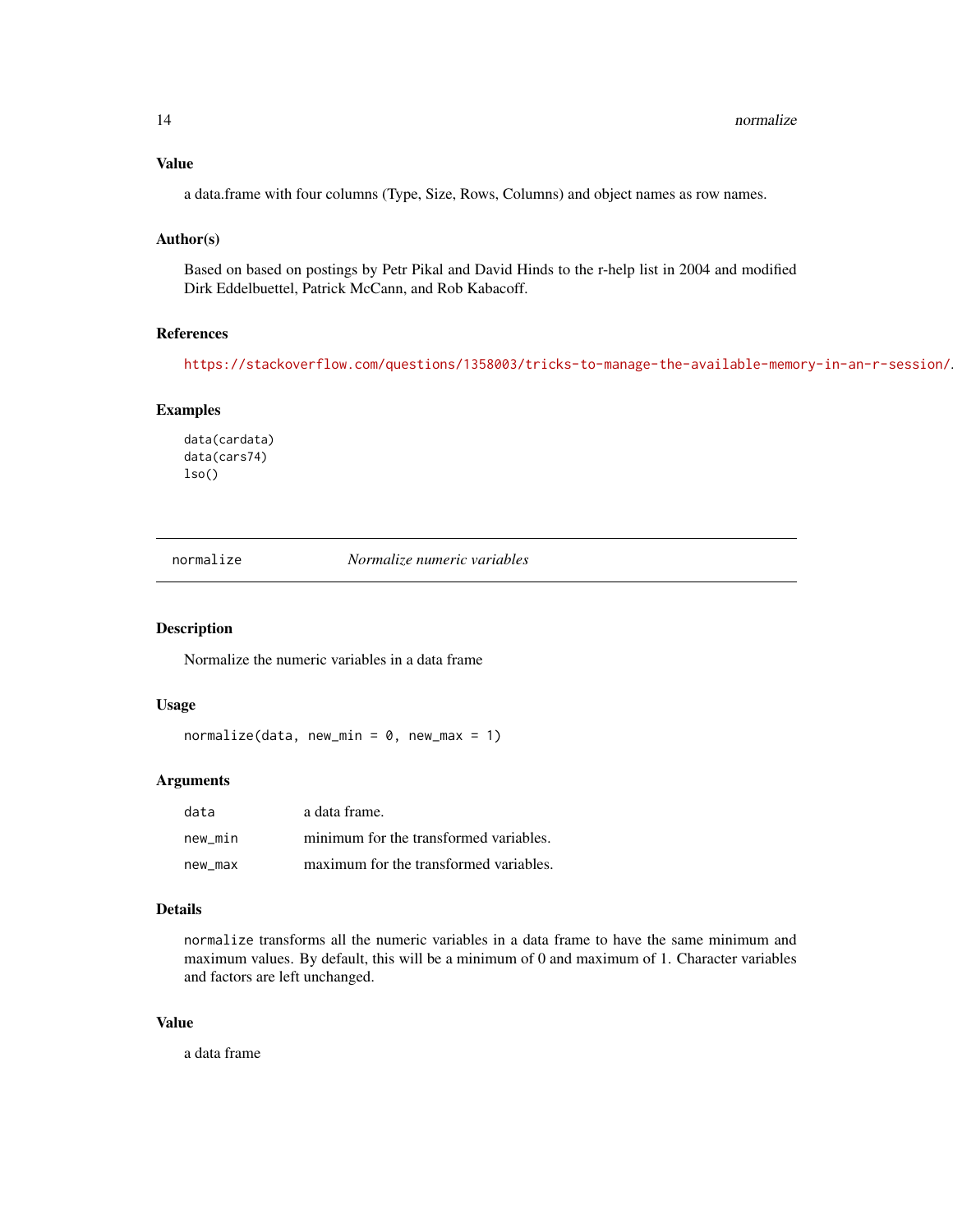#### <span id="page-14-0"></span>phelp 15

# Note

Use this function to be transform variables into a given range. The default is [0, 1], but [-1, 1], [0, 100], or any other range is permissible.

# Examples

```
head(cars74)
```
cars74\_st <- normalize(cars74) head(cars74\_st)

# phelp *Get help on a package*

# Description

phelp provides help on an installed package.

#### Usage

phelp(pckg)

# Arguments

pckg The name of a package

#### Details

This function provides help on an installed package. The package does not have to be loaded. The package name does not need to be entered with quotes.

# Value

No return value, called for side effects.

# Examples

phelp(stats)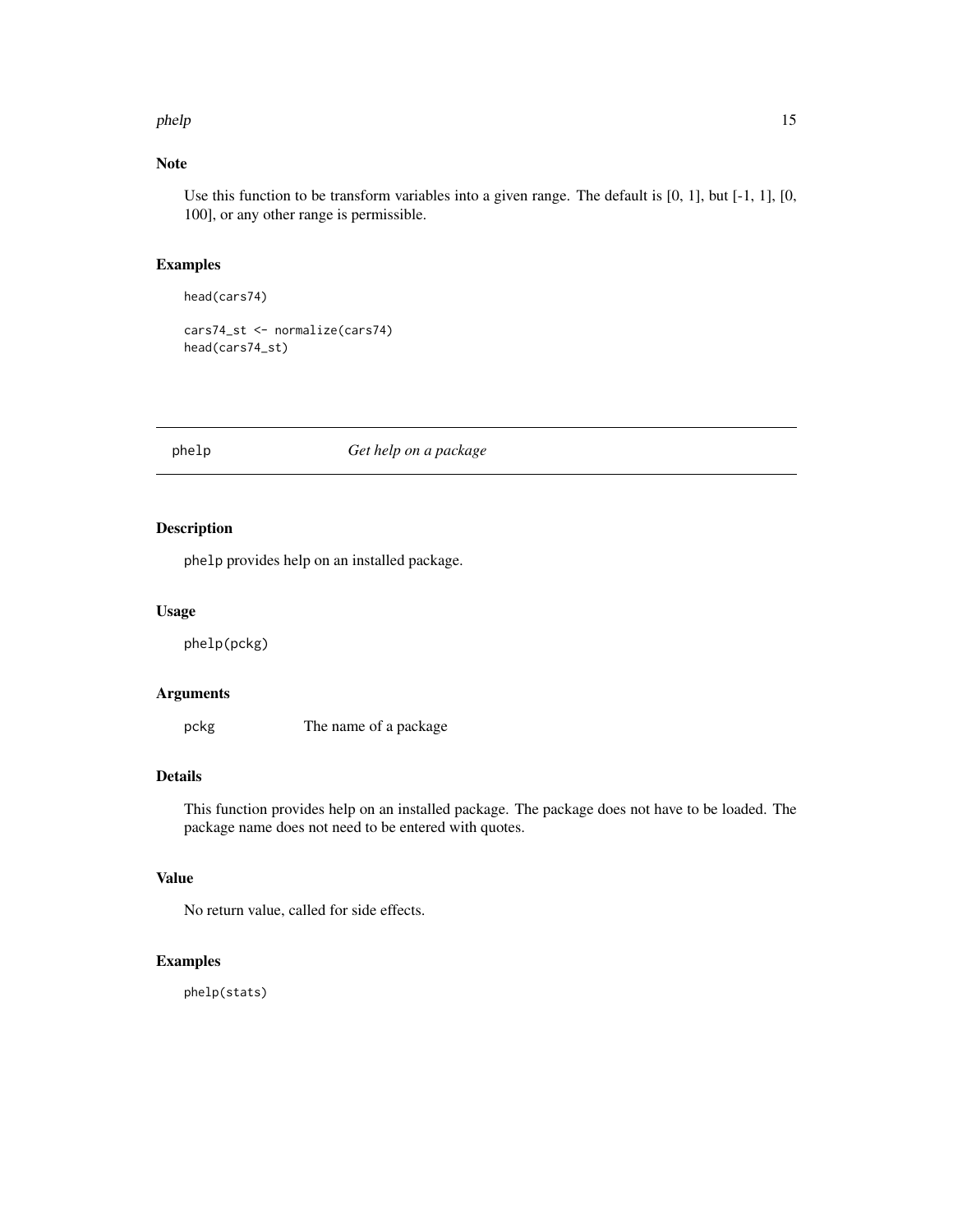<span id="page-15-1"></span><span id="page-15-0"></span>

This function plots the results of a calculated two-way frequency table.

# Usage

## S3 method for class 'crosstab'  $plot(x, size = 3.5, ...)$ 

# Arguments

| x                       | An object of class crosstab       |
|-------------------------|-----------------------------------|
| size                    | numeric. Size of bar text labels. |
| $\cdot$ $\cdot$ $\cdot$ | no currently used.                |

# Value

a ggplot2 graph

#### Examples

```
tbl <- crosstab(cars74, cyl, gear, type = "freq")
plot(tbl)
tbl <- crosstab(cars74, cyl, gear, type = "colpercent")
plot(tbl)
```
plot.tab *Plot a tab object*

# Description

Plot a frequency or cumulative frequency table

# Usage

```
## S3 method for class 'tab'
plot(x, fill = "deepskyblue2", size = 3.5, ...)
```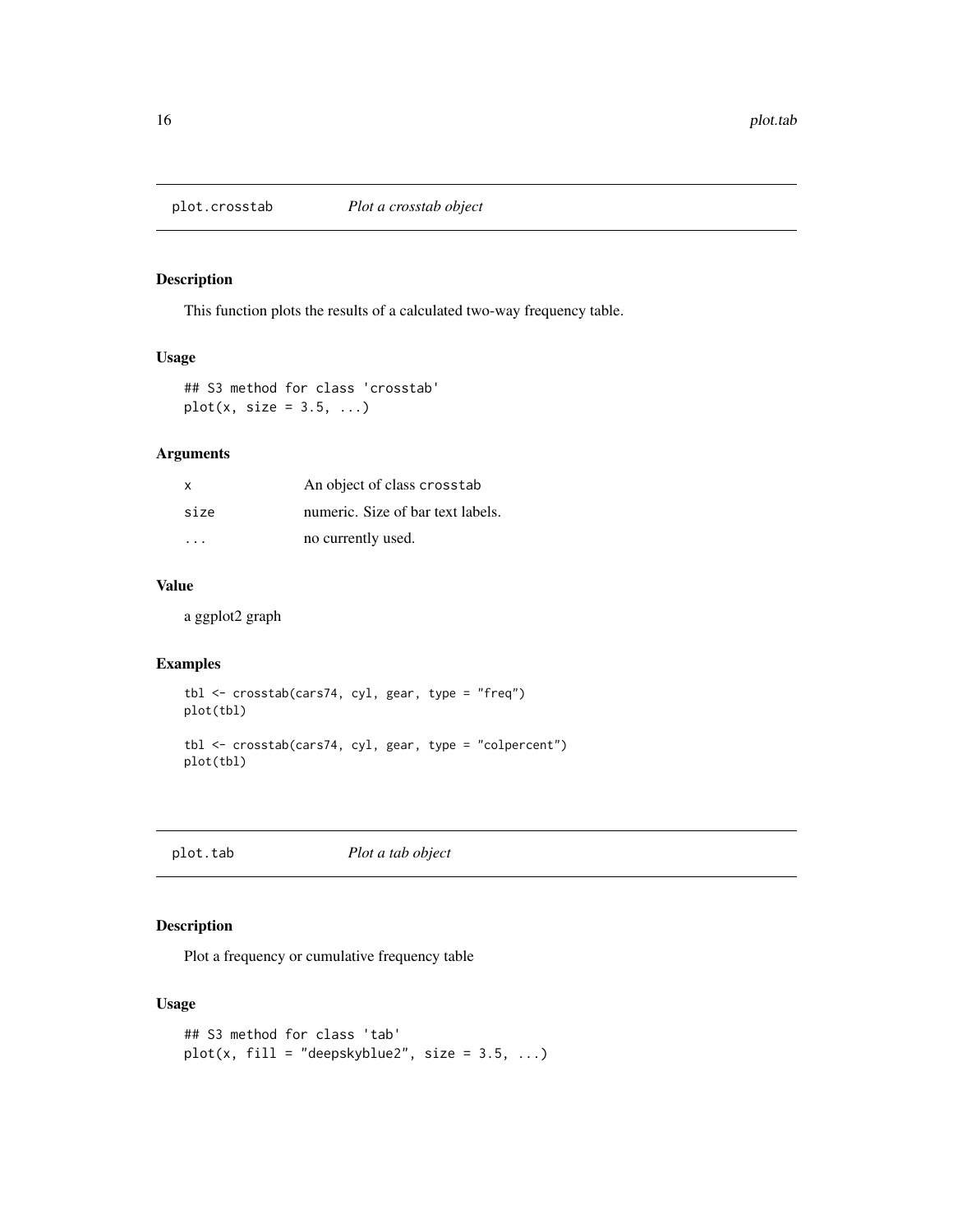# <span id="page-16-0"></span>print.contents 17

# Arguments

| $\mathsf{x}$ | An object of class tab            |
|--------------|-----------------------------------|
| fill         | Fill color for bars               |
| size         | numeric. Size of bar text labels. |
|              | Parameters passed to a function   |

# Value

a ggplot2 graph

# Examples

```
tbl1 <- tab(cars74, carb)
plot(tbl1)
tbl2 <- tab(cars74, carb, sort = TRUE)
plot(tbl2)
tbl3 <- tab(cars74, carb, cum=TRUE)
plot(tbl3)
```
print.contents *Print a contents object*

# Description

print.contents prints the results of the content function.

# Usage

```
## S3 method for class 'contents'
print(x, \ldots)
```
# Arguments

| x        | a object of class contents |
|----------|----------------------------|
| $\cdots$ | not used.                  |

# Value

No return value, called for side effects.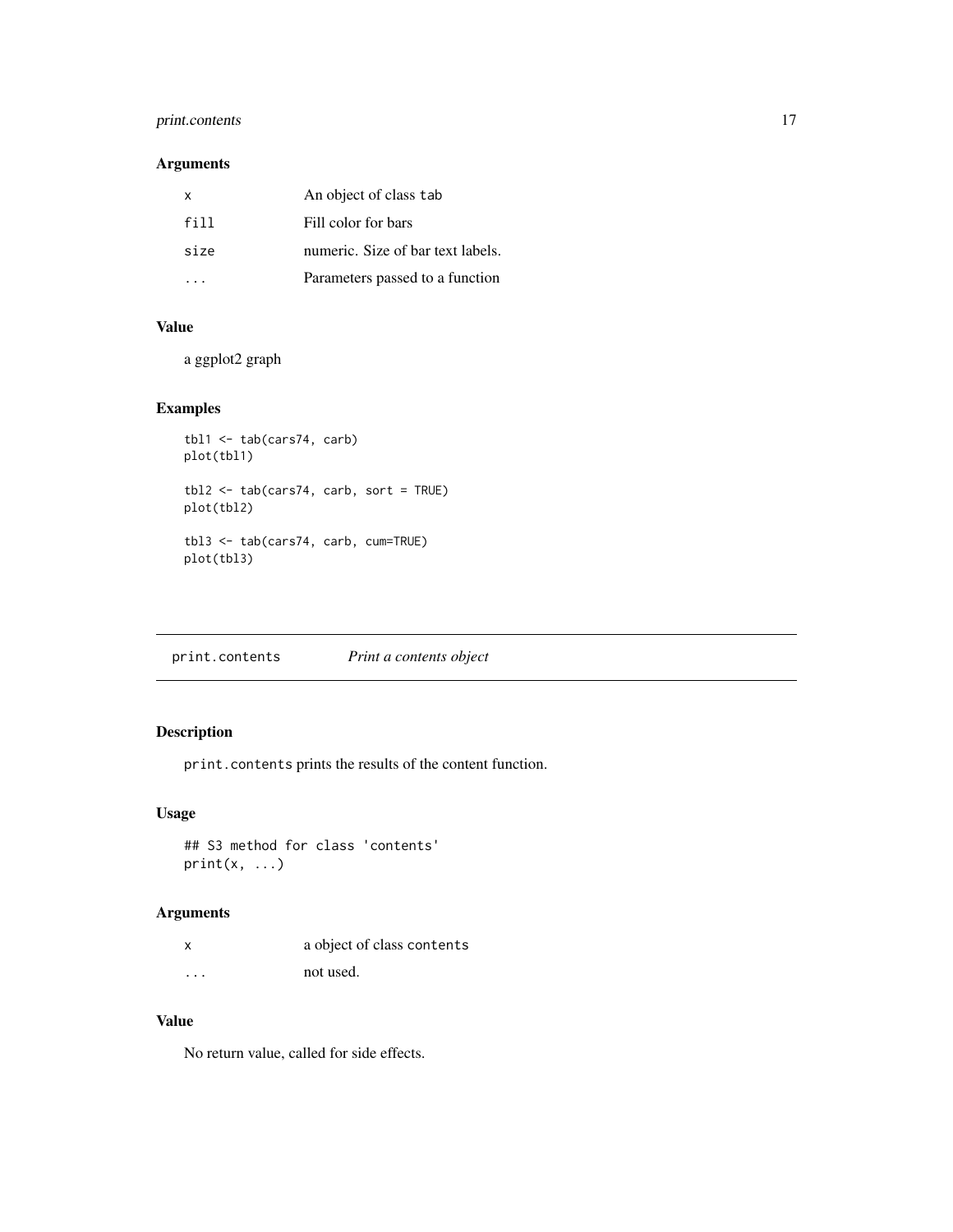# Examples

```
testdata <- data.frame(height=c(4, 5, 3, 2, 100),
                       weight=c(39, 88, NA, 15, -2),
                       names=c("Bill","Dean", "Sam", NA, "Jane"),
                       race=c('b', 'w', 'w', 'o', 'b'))
x <- contents(testdata)
print(x)
```
<span id="page-17-1"></span>print.crosstab *Print a crosstab object*

#### Description

This function prints the results of a calculated two-way frequency table.

#### Usage

## S3 method for class 'crosstab'  $print(x, \ldots)$ 

#### Arguments

| X        | An object of class crosstab |
|----------|-----------------------------|
| $\cdots$ | not currently used.         |

# Value

No return value, called for side effects

# Examples

```
mycrosstab <- crosstab(mtcars, cyl, gear, type = "freq", digits = 2)
print(mycrosstab)
mycrosstab <- crosstab(mtcars, cyl, gear, type = "rowpercent", digits = 3)
print(mycrosstab)
```
<span id="page-17-0"></span>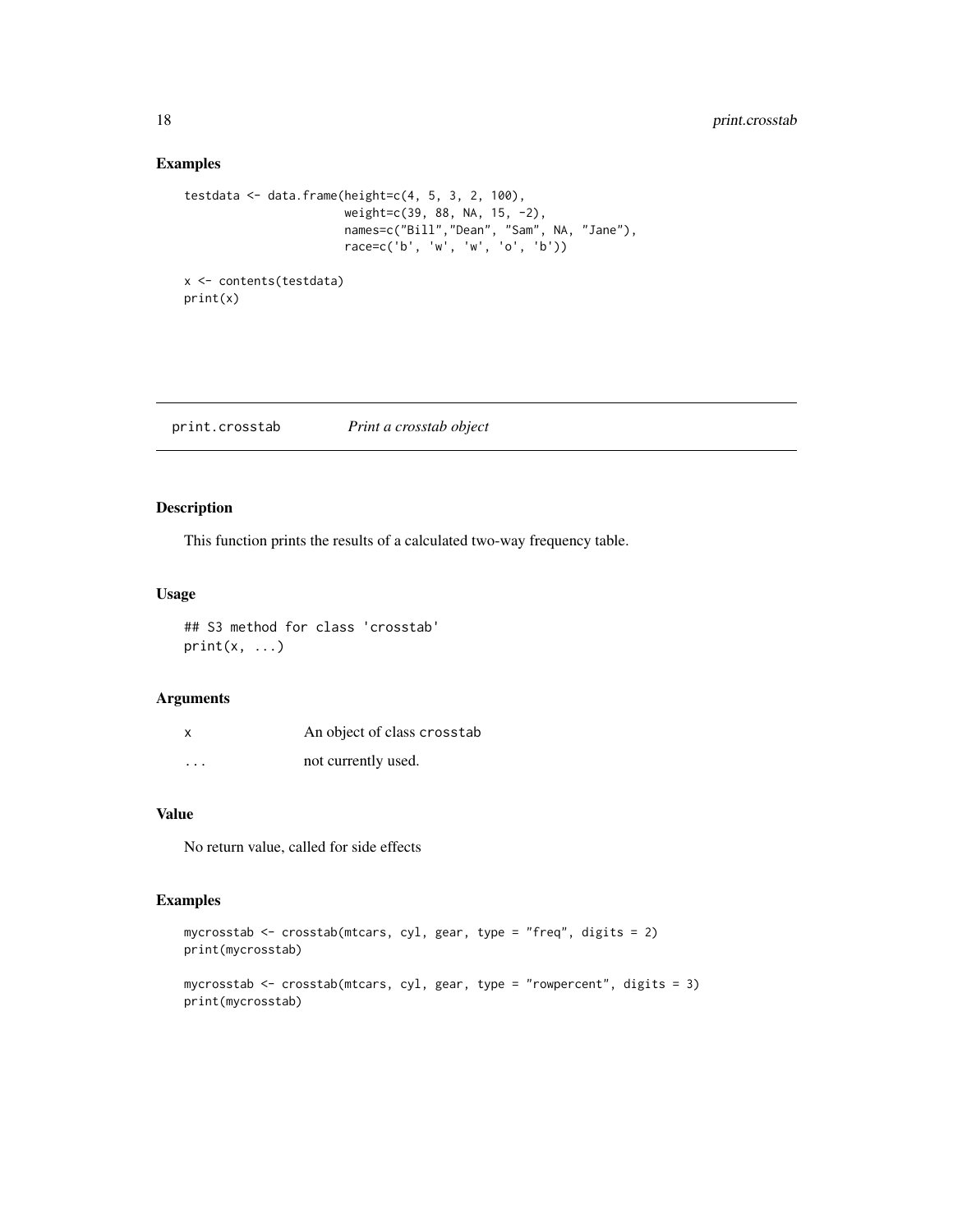<span id="page-18-0"></span>

Print the results of calculating a frequency table

#### Usage

## S3 method for class 'tab'  $print(x, \ldots)$ 

# Arguments

| x                       | An object of class tab                  |
|-------------------------|-----------------------------------------|
| $\cdot$ $\cdot$ $\cdot$ | Parameters passed to the print function |

# Value

No return value, called for side effects

# Examples

frequency <- tab(cardata, make, sort = TRUE, na.rm = FALSE) print(frequency)

qstats *Summary statistics for a quantitative variable*

### Description

This function provides descriptive statistics for a quantitative variable alone or separately by groups. Any function that returns a single numeric value can bue used.

# Usage

```
qstats(data, x, ..., stats = c("n", "mean", "sd"), na.rm = TRUE, digits = 2)
```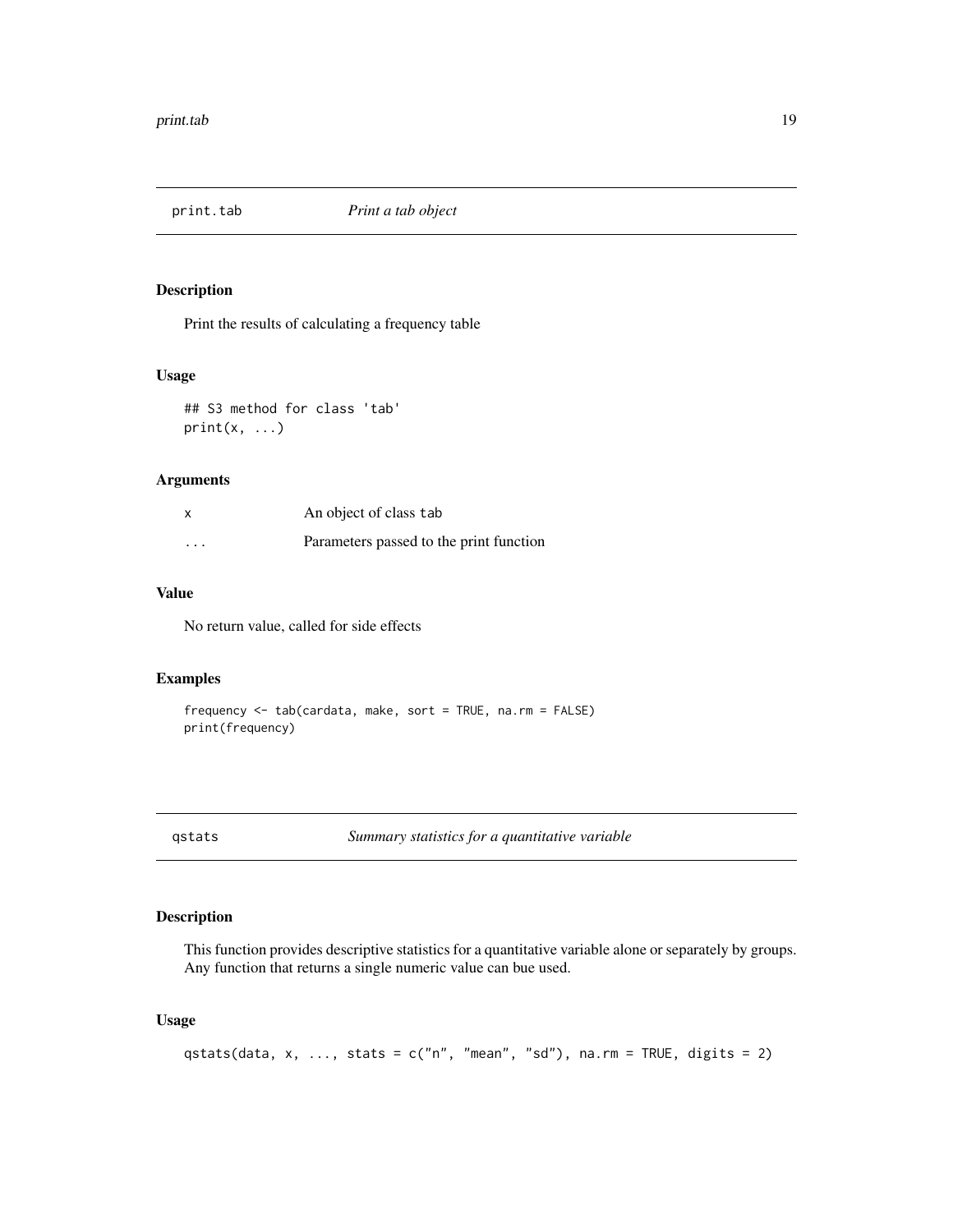<span id="page-19-0"></span>20 rcolors and the contract of the contract of the contract of the contract of the contract of the contract of the contract of the contract of the contract of the contract of the contract of the contract of the contract of

#### Arguments

| data        | data frame                                                                                             |
|-------------|--------------------------------------------------------------------------------------------------------|
| X           | numeric variable in data (unquoted)                                                                    |
| $\ddots$ .  | list of grouping variables                                                                             |
| stats       | statistics to calculate (any function that produces a numeric value), Default:<br>c("n", "mean", "sd") |
| $na$ . $rm$ | if TRUE, delete cases with missing values on x and or grouping variables, Default:<br>TRUE             |
| digits      | number of decimal digits to print, Default: 2                                                          |

#### Value

a data frame, where columns are grouping variables (optional) and statistics

# Examples

```
# If no keyword arguments are provided, default values are used
qstats(mtcars, mpg, am, gear)
# You can supply as many (or no) grouping variables as needed
qstats(mtcars, mpg)
qstats(mtcars, mpg, am, cyl)
# You can specify your own functions (e.g., median,
# median absolute deviation, minimum, maximum))
qstats(mtcars, mpg, am, gear,
       stats = c("median", "mad", "min", "max"))
```
rcolors *R Colors*

# Description

Plot a grid of R colors and their associated names

# Usage

 $rcolor(color = NULL, cex = 0.6)$ 

# Arguments

| color | character. A text string used to search for specific color variations (see exam-<br>ples.) |
|-------|--------------------------------------------------------------------------------------------|
| cex   | numeric, text size for color labels.                                                       |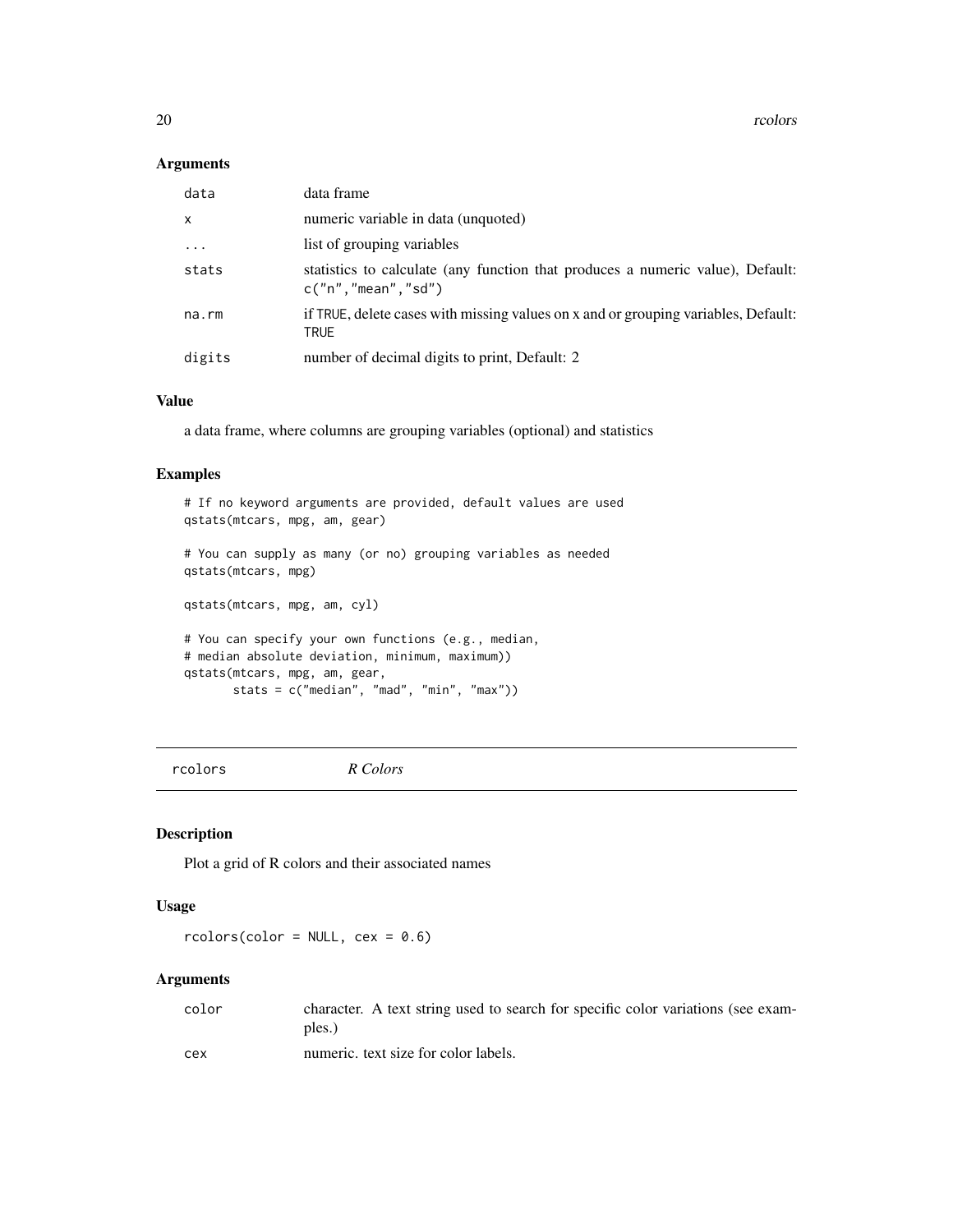#### <span id="page-20-0"></span>recodes 21

# Details

By default rcolors plots the basic 502 distinct colors provided by the colors function. If a color name or part of a name is provided, only colors with matching names are plotted.

# Value

No return value, called for side effects

# References

This function is adapted from code published by [Karl W. Broman.](https://github.com/kbroman/broman)

#### See Also

[colors](#page-0-0)

# Examples

```
rcolors()
rcolors("blue")
rcolors("red")
rcolors("dark")
```
recodes *Recode one or more variables*

#### Description

recodes recodes the values of one or more variables in a data frame

#### Usage

```
recodes(data, vars, from, to)
```
# Arguments

| data | a data frame.                                   |
|------|-------------------------------------------------|
| vars | character vector of variable names.             |
| from | a vector of values or conditions (see Details). |
| to   | a vector of replacement values.                 |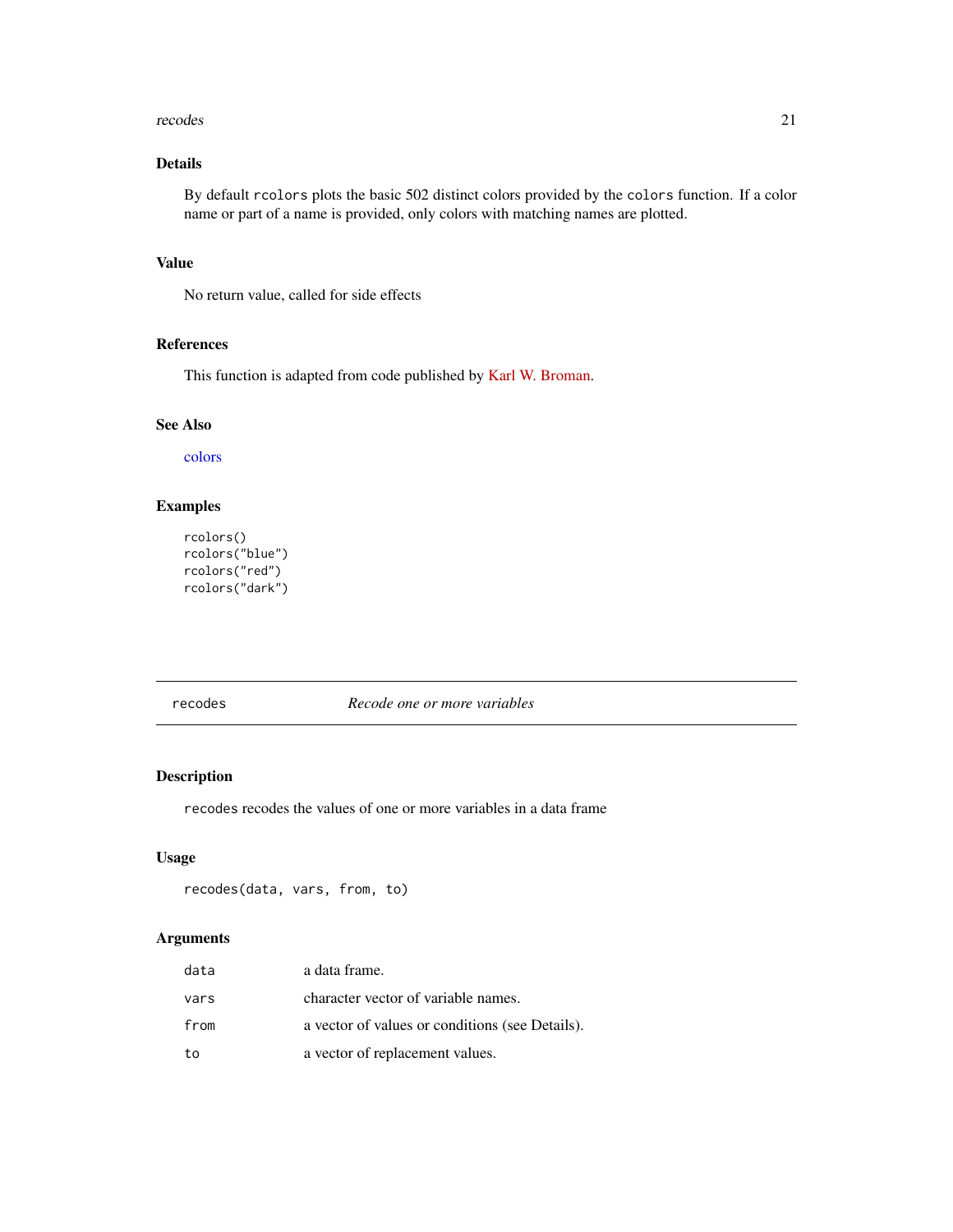#### <span id="page-21-0"></span>Details

- For each variable in the vars parameter, values are checked against the list of values in the from vector. If a value matches, it is replaced with the corresponding entry in the to vector.
- Once a given observation's value matches a from value, it is recoded. That particular observation will not be recoded again by that recodes() statement (i.e., no chaining).
- One or more values in the from vector can be an expression, using the dollar sign (\$) to represent the variable being recoded. If the expression evaluates to TRUE, the corresponding to value is returned.
- If the number of values in the to vector is less than the from vector, the values are recycled. This lets you convert several values to a single outcome value (e.g., NA).
- If the to values are numeric, the resulting recoded variable will be numeric. If the variable being recoded is a factor and the to values are character values, the resulting variable will remain a factor. If the variable being recoded is a character variable and the to values are character values, the resulting variable will remain a character variable.

#### Value

a data frame

#### Note

See the vignette for detailed examples.

#### Examples

```
df <- data.frame(x = c(1, 5, 7, 3, 0),
                y = c(9, 0, 5, 9, 2),
                z = c(1, 1, 2, 2, 1))
df <- recodes(df,
              vars = c("x", "y"),
              from = 0, to = NA)
df <- recodes(df,
              vars = "z",from = c(1, 2), to = c("pass", "fail")
```
scatter *Scatterplot*

#### Description

Create a scatter plot between two quantitative variables.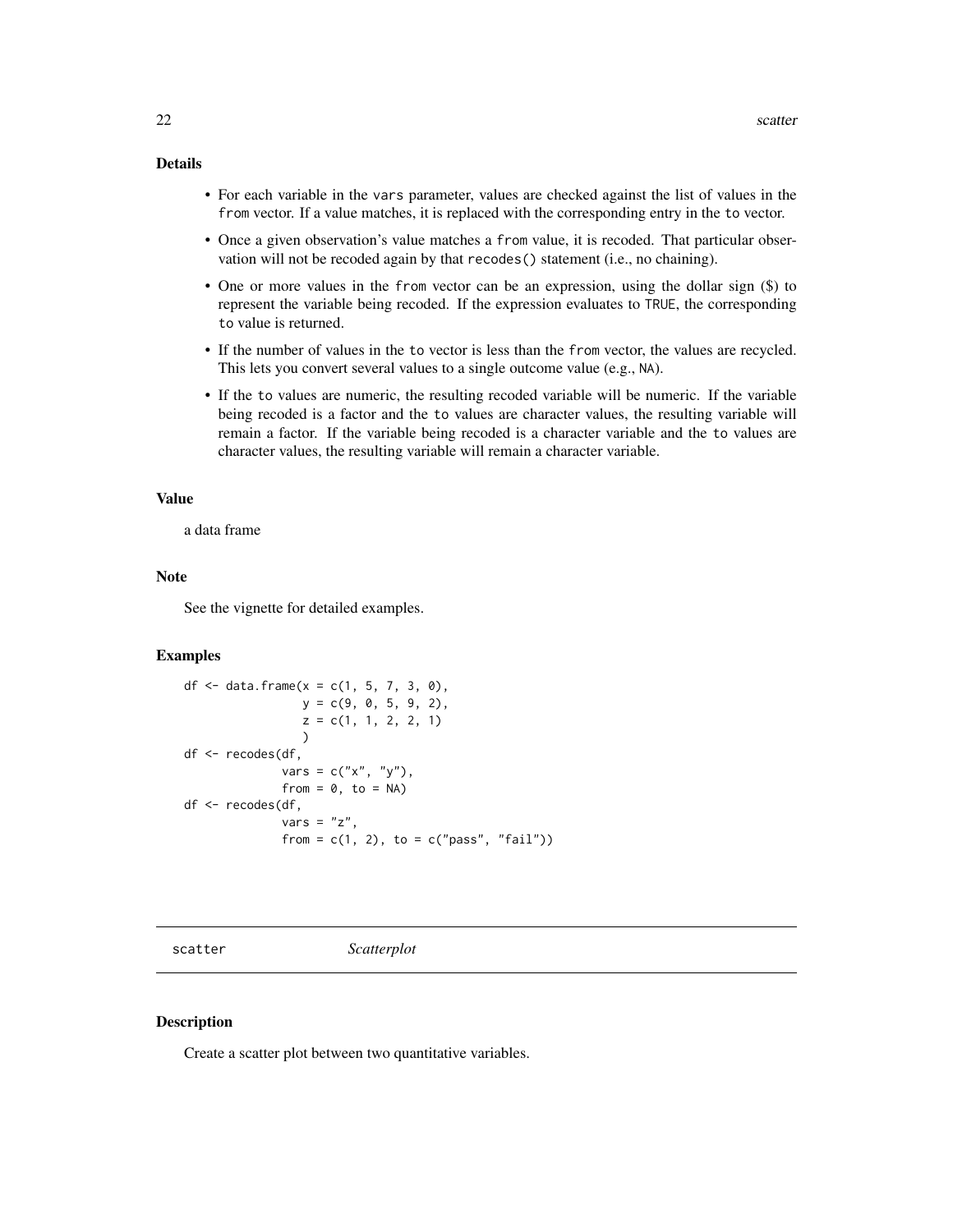scatter  $\sim$  23

# Usage

```
scatter(
  data,
  x,
 y,
 outlier = 3,
  alpha = 1,
  digits = 3,
  title,
  margin = "none",
  stats = TRUE,
  point_color = "deepskyblue2",
  outlier_color = "violetred1",
  line_color = "grey30",
 margin_color = "deepskyblue2"
)
```
#### Arguments

| data          | data frame                                                                                                                                                  |
|---------------|-------------------------------------------------------------------------------------------------------------------------------------------------------------|
| x             | quantitative predictor variable                                                                                                                             |
| y             | quantitative response variable                                                                                                                              |
| outlier       | number. Observations with studentized residuals larger than this value are flagged.<br>If set to 0, observations are not flagged.                           |
| alpha         | Transparency of data points. A numeric value between 0 (completely transpar-<br>ent) and 1 (completely opaque).                                             |
| digits        | Number of significant digits in displayed statistics.                                                                                                       |
| title         | Optional title.                                                                                                                                             |
| margin        | Marginal plots. If specified, parameter can be histogram, boxplot, violin, or<br>density. Will add these features to the top and right margin of the graph. |
| stats         | logical. If TRUE, the slope, correlation, and correlation squared (expressed as a<br>percentage) for the regression line are printed on the subtitle line.  |
| point_color   | Color used for points.                                                                                                                                      |
| outlier_color | Color used to identify outliers (see the outlier parameter.                                                                                                 |
| line_color    | Color for regression line.                                                                                                                                  |
| margin_color  | Fill color for margin boxplots, density plots, or histograms.                                                                                               |

# Details

The scatter function generates a scatterplot between two quantitative variables, along with a line of best fit and a 95% confidence interval. By default, regression statistics (b, r, r2, p) are printed and outliers (observations with studentized residuals > 3) are flagged. Optionally, variable distributions (histograms, boxplots, violin plots, density plots) can be added to the plot margins.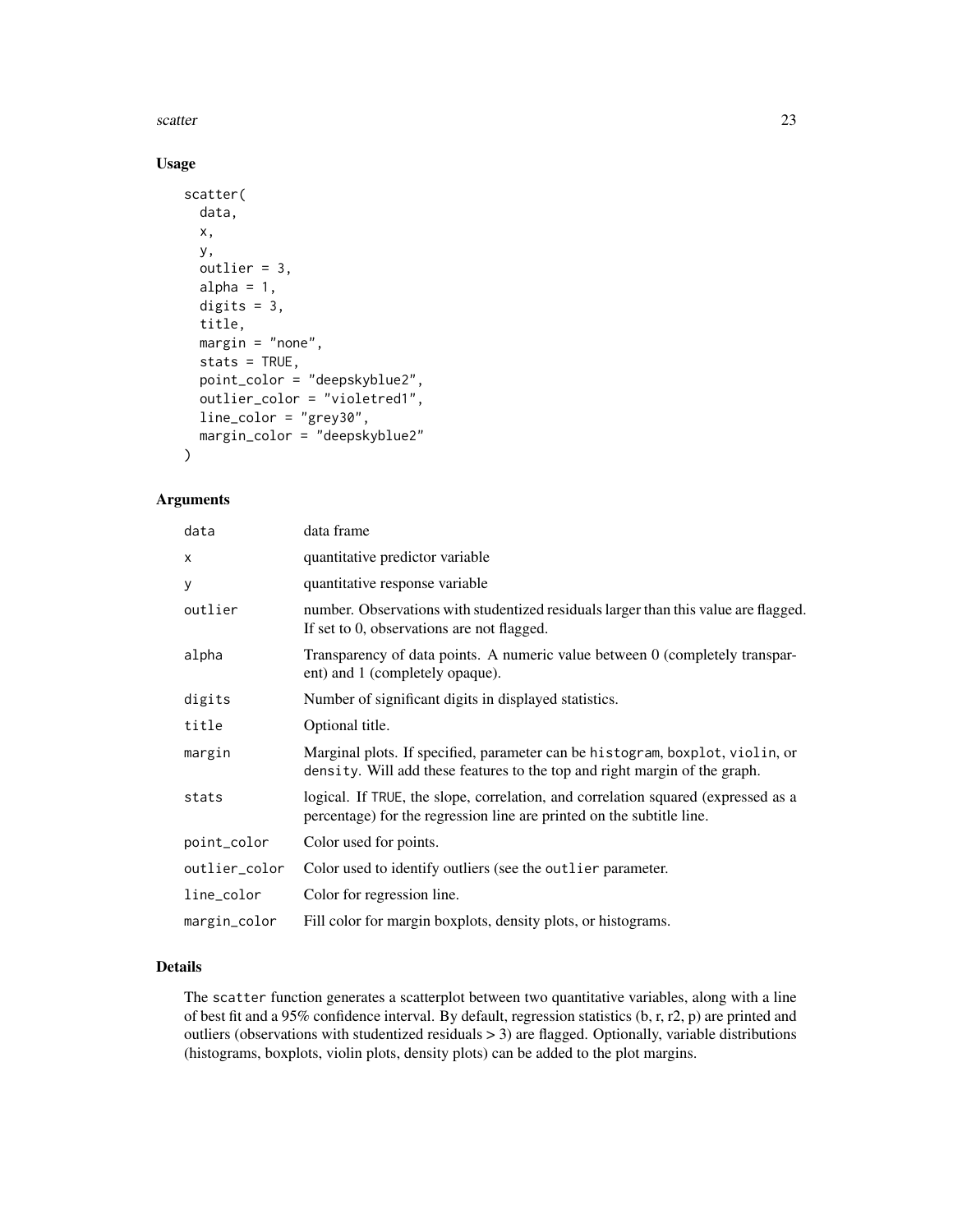<span id="page-23-0"></span>24 skewness and the set of the set of the set of the set of the set of the set of the set of the set of the set of the set of the set of the set of the set of the set of the set of the set of the set of the set of the set

# Value

a ggplot2 graph

# Note

Variable names do not have to be quoted.

# Examples

```
scatter(cars74, hp, mpg)
scatter(cars74, wt, hp)
p <- scatter(ggplot2::mpg, displ, hwy,
       margin="histogram",
       title="Engine Displacement vs. Highway Mileage")
plot(p)
```
skewness *Skewness*

# Description

Calculate the skewness of a numeric variable

# Usage

skewness(x, na.rm = TRUE)

# Arguments

| x     | numeric vector.                 |
|-------|---------------------------------|
| na.rm | if TRUE, delete missing values. |

# Value

a number

# Examples

skewness(mtcars\$mpg)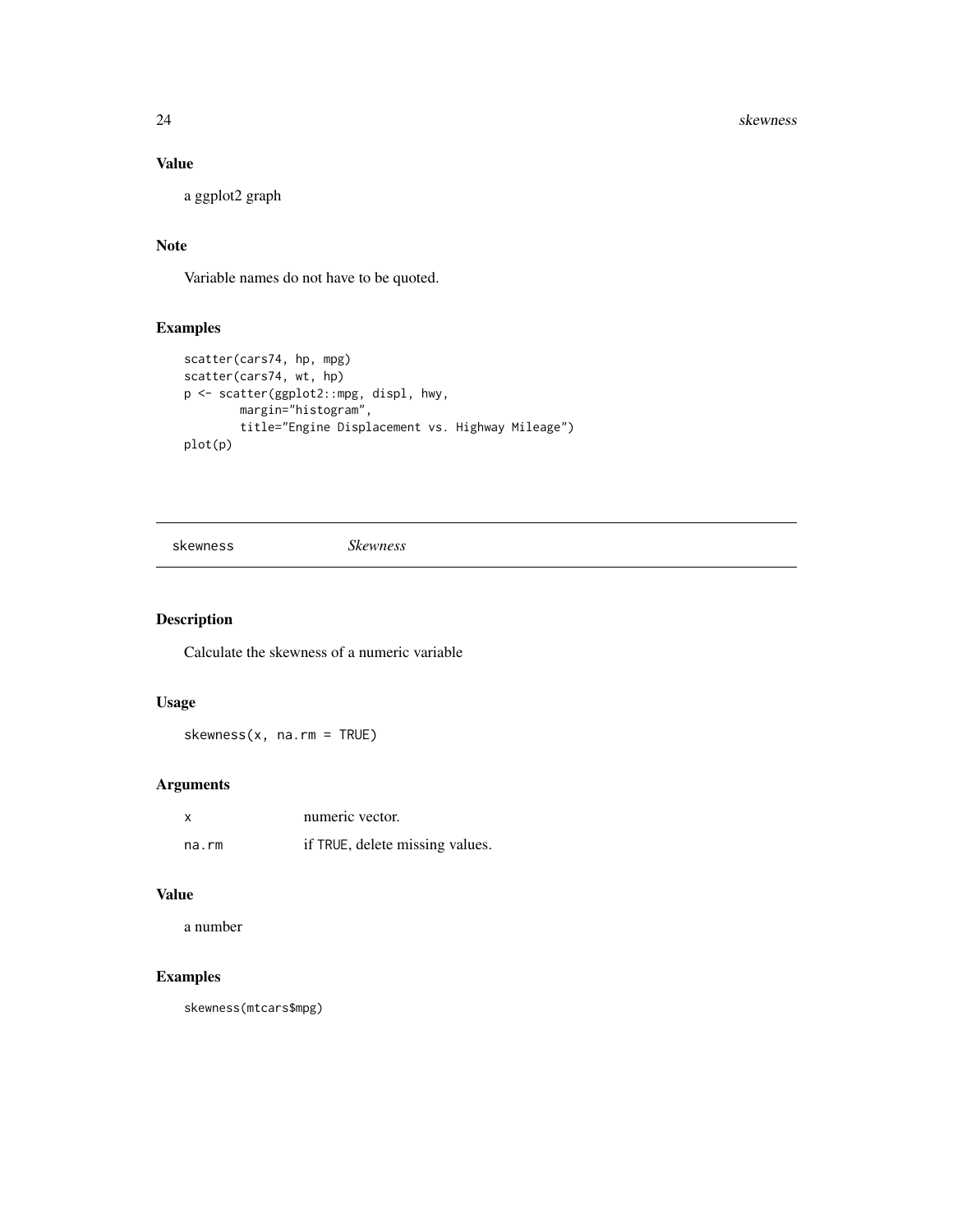<span id="page-24-0"></span>

Standardize the numeric variables in a data frame

# Usage

```
standardize(data, mean = 0, sd = 1, include_dummy = FALSE)
```
### Arguments

| data          | a data frame.                                              |
|---------------|------------------------------------------------------------|
| mean          | mean of the transformed variables.                         |
| sd            | standard deviation of the transformed variables.           |
| include_dummy | logical. If TRUE, transform dummy coded $(0,1)$ variables. |

# Details

standardize transforms all the numeric variables in a data frame to have the same mean and standard deviation. By default, this will be a mean of 0 and standard deviation of 1. Character variables and factors are left unchanged. By default, dummy coded variables are also left unchanged. Use include\_dummy=TRUE to transform these variables as well.

#### Value

a data frame

# Examples

```
head(cars74)
```

```
cars74_st <- standardize(cars74)
head(cars74_st)
```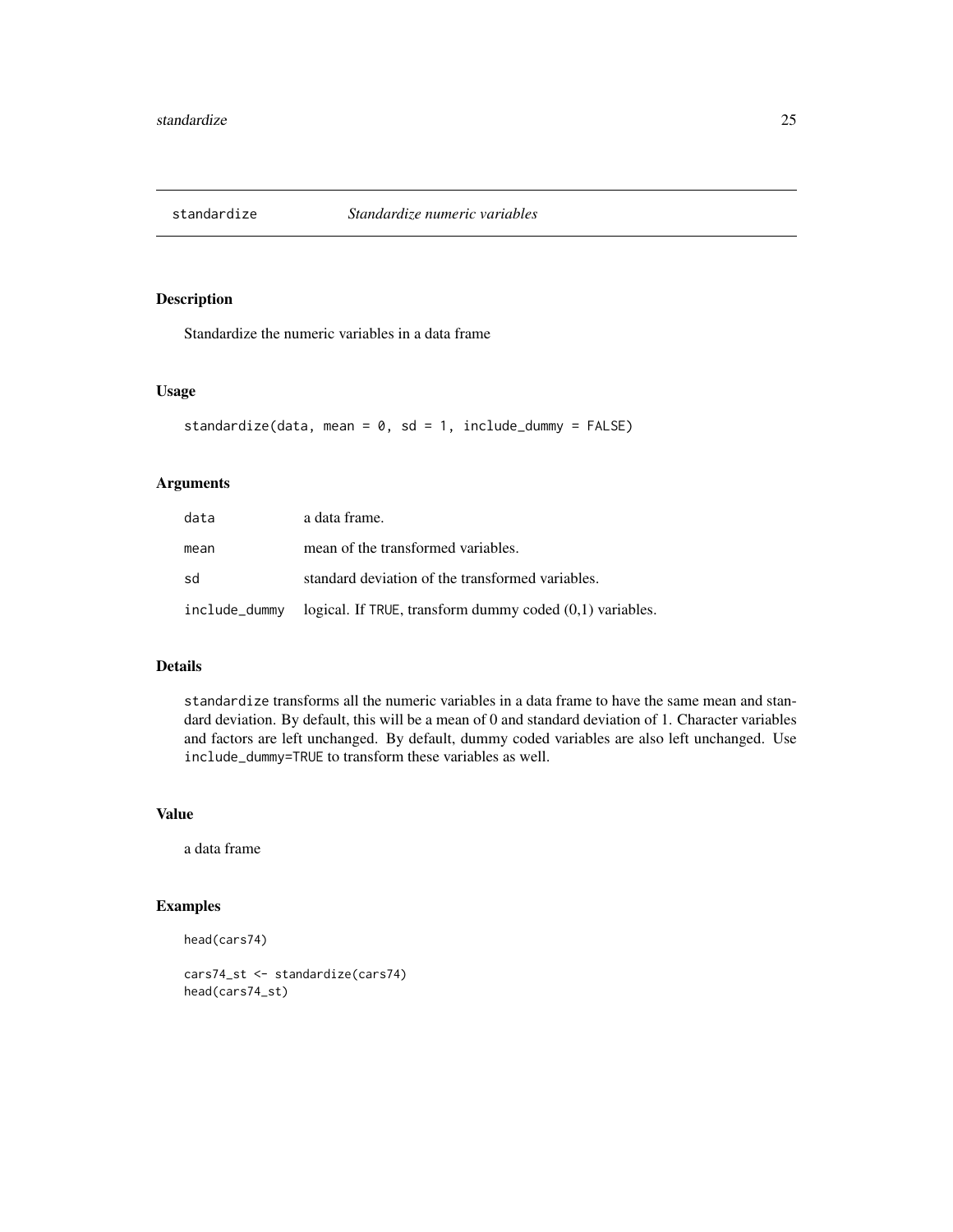<span id="page-25-0"></span>Function to calculate frequency distributions for categorical variables

# Usage

```
tab(
  data,
  x,
  sort = FALSE,
 maxcat = NULL,minp = NULL,na.rm = FALSE,
  total = FALSE,digits = 2,
  cum = FALSE,
 plot = FALSE
\mathcal{L}
```
# Arguments

| data   | A dataframe                                                                                                                                                                             |
|--------|-----------------------------------------------------------------------------------------------------------------------------------------------------------------------------------------|
| X      | A factor variable in the data frame.                                                                                                                                                    |
| sort   | logical. Sort levels from high to low.                                                                                                                                                  |
| maxcat | Maximum number of categories to be included. Smaller categories will be com-<br>bined into an "Other" category.                                                                         |
| minp   | Minimum proportion for a category to be included. Categories representing<br>smaller proportions willbe combined into an "Other" category. maxcat and minp<br>cannot both be specified. |
| na.rm  | logical. Removes missing values when TRUE.                                                                                                                                              |
| total  | logical. Include a total category when TRUE.                                                                                                                                            |
| digits | Number of digits the percents should be rounded to.                                                                                                                                     |
| cum    | logical. If TRUE, include cumulative counts and percents. In this case total will<br>be set to FALSE.                                                                                   |
| plot   | logical. If TRUE, generate bar chart rather than a frequency table.                                                                                                                     |
|        |                                                                                                                                                                                         |

# Details

The function tab will calculate the frequency distribution for a categorical variable and output a data frame with three columns: level, n, percent.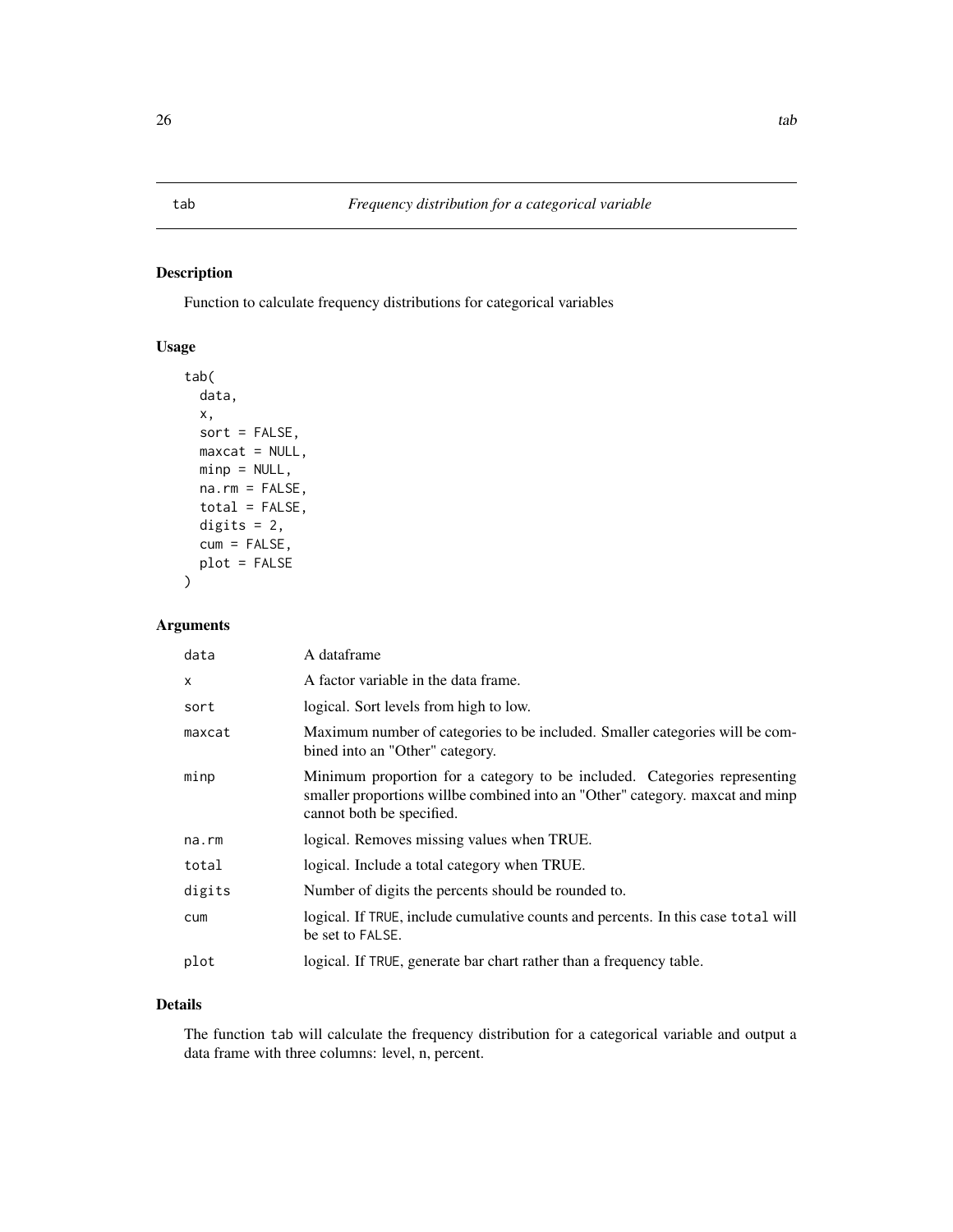#### <span id="page-26-0"></span>Value

If plot = TRUE return a ggplot2 bar chart. Otherwise return a data frame.

#### Examples

```
tab(cars74, carb)
tab(cars74, carb, plot=TRUE)
tab(cars74, carb, sort=TRUE)
tab(cars74, carb, sort=TRUE, plot=TRUE)
tab(cars74, carb, cum=TRUE)
tab(cars74, carb, cum=TRUE, plot=TRUE)
```
tv *Time spent watching television - 2017*

#### Description

This is a data set detailing TV usage on days surveyed as determined by the 2017 American Time Use Survey. The data set includes demographic information, as well as details regarding employment and family makeup, where applicable. Information on days surveyed, as well as whether the day is a holiday, is also included.

#### Usage

tv

#### Format

A data frame with 10,223 rows and 21 variables. The variables are as follows:

id ID of respondent

weight ATUS final weight

- **youngest child** Age of the youngest child in the household that is less than 18 years old (if applicable). Range: 1-17; if no child in household: NA
- age Age of respondent
- sex Sex of respondent
- job Status of employment of the respondent. Direct transcription from original codebook:  $1 =$ Employed, at work,  $2 =$  Employed, absent,  $3 =$  Unemployed, on layoff,  $4 =$  Unemployed, looking,  $5 = Not$  in the labor force.
- m\_job The response to question, "in the last seven days did you have more than one job?" Returns NA if no job.
- f job Does the respondent have a full time job or a part time job? (NA if no job)
- educ Are you enrolled in high school, college, or university? (NA if not currently enrolled)
- educ2 If yes to educ, are you enrolled in high school or upper schooling? (NA if not currently enrolled)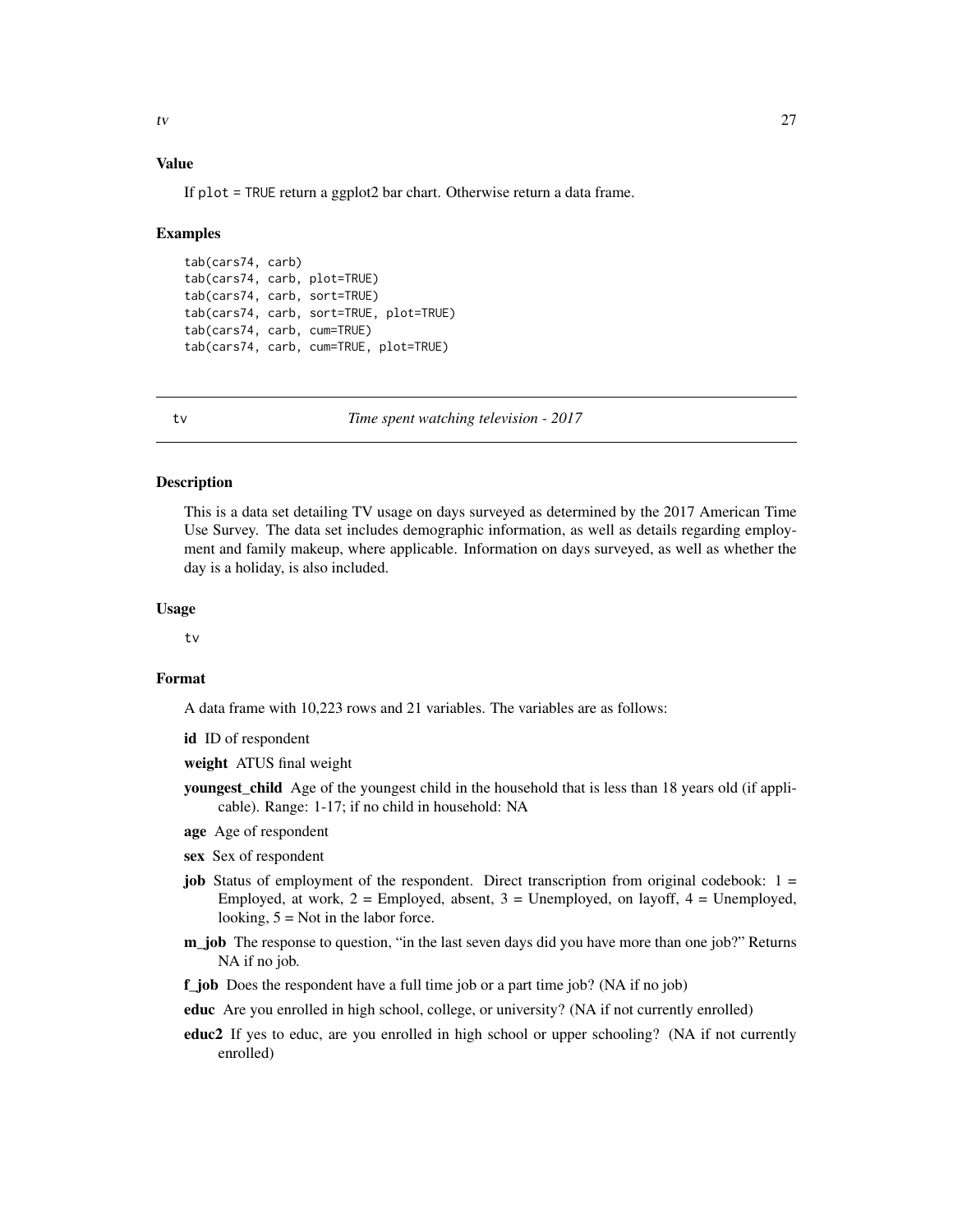<span id="page-27-0"></span>**partner** Presence of the respondent's spouse or unmarried partner in the household with  $1 = Spouse$ present  $2 =$  Unmarried partner present  $3 =$  No spouse/unmarried partner present

pr\_job Answer to the question, "does your partner have a job?" (NA if not applicable)

salary Weekly earnings at the respondent's main job, two decimals implied

children Number of children under 18 in the household

pr\_job\_f Part time/full time job status of partner, if applicable (NA if partner unemployed or no partner)

job\_hours Total hours usually worked per week (-4: Hours vary)

day Day of the week about which the respondent was interviewed (Monday thorugh Friday)

holiday Notes if the respondent was interviewed on a holiday

elder\_care Total time spent providing elder care that day by the respondent, in minutes

- child\_time Total time spent during diary day providing secondary childcare for household children younger than 13, in minutes
- tv Minutes spent watching TV

#### Details

For more information regarding the key visit [https://www.bls.gov/tus/atusintcodebk17.pdf.](https://www.bls.gov/tus/atusintcodebk17.pdf) This data is retrieved from the American Time Use Survey, made available through the Bureau of Labor Statistics [https://www.bls.gov/tus/datafiles\\_2017.htm.](https://www.bls.gov/tus/datafiles_2017.htm)

#### Examples

summary(tv) hist(tv\$tv, col="skyblue")

univariate\_plot *Univariate plot*

# **Description**

Generates a descriptive graph for a quantitative variable.

#### Usage

```
univariate_plot(
  data,
  x,
  bins = 30,
  fill = "deepskyblue",
  pointcolor = "black",
  density = TRUE,densitycolor = "grey",
  alpha = 0.2,
  seed = 1234
)
```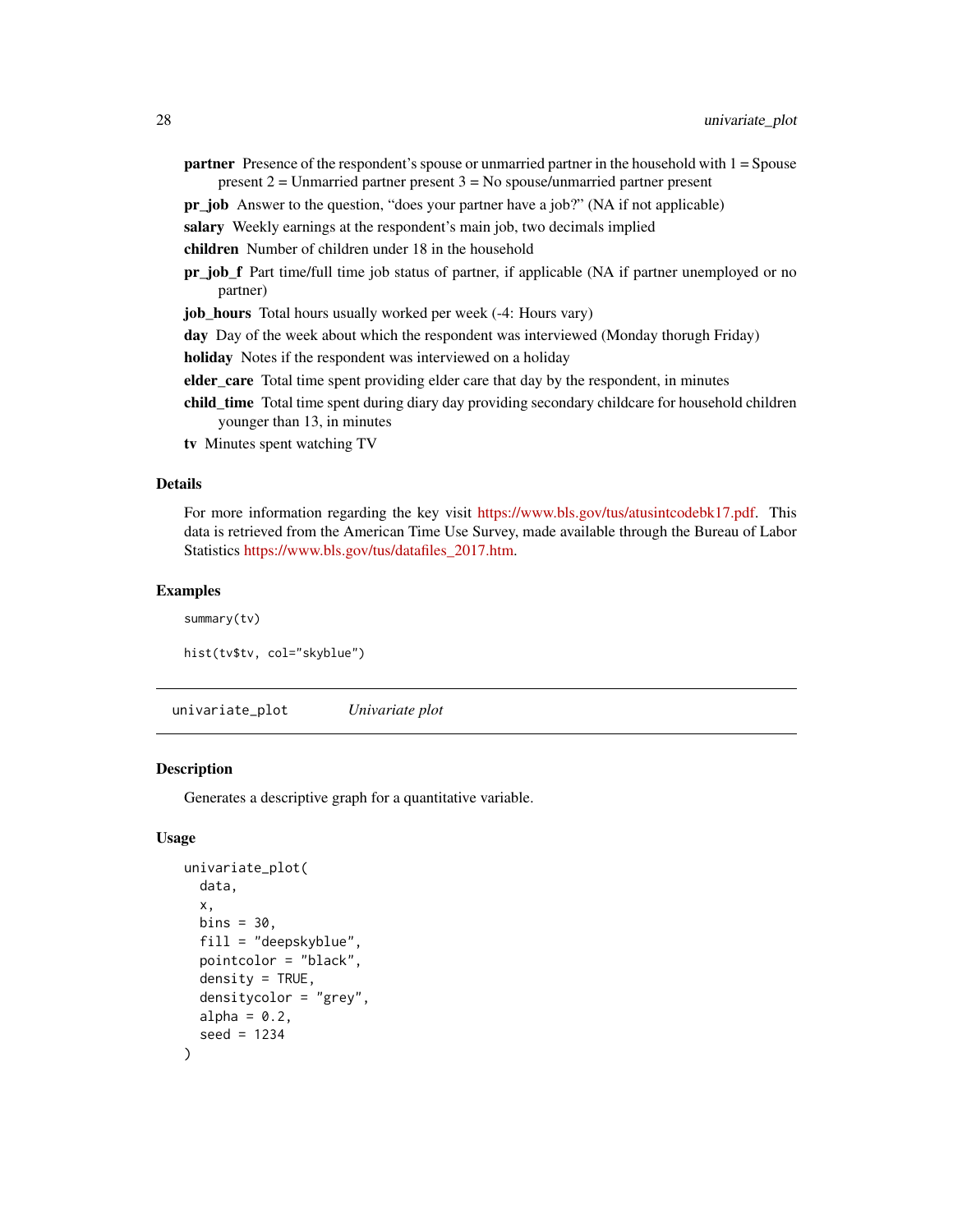# <span id="page-28-0"></span>univariate\_plot 29

#### Arguments

| data         | a data frame.                                                               |
|--------------|-----------------------------------------------------------------------------|
| $\times$     | a variable name (without quotes).                                           |
| bins         | number of histogram bins.                                                   |
| fill         | fill color for the histogram and boxplot.                                   |
| pointcolor   | point color for the jitter plot.                                            |
| density      | logical. Plot a filled density curve over the the histogram. (default=TRUE) |
| densitycolor | fill color for density curve.                                               |
| alpha        | Alpha transparency $(0-1)$ for the density curve and jittered points.       |
| seed         | pseudorandom number seed for jittered plot.                                 |

# Details

univariate\_plot generates a plot containing three graphs: a histogram (with an optional density curve), a horizontal jittered point plot, and a horizontal box plot. The subtitle contains descriptive statistics, including the mean, standard deviation, median, minimum, maximum, and skew.

# Value

a ggplot2 graph

#### Note

The graphs are created with [ggplot2](#page-0-0) and then assembled into a single plot through the [patchwork](#page-0-0) package. Missing values are deleted.

#### Examples

```
univariate_plot(mtcars, mpg)
univariate_plot(cardata, city_mpg, fill="lightsteelblue",
                pointcolor="lightsteelblue", densitycolor="lightpink",
                alpha=.6)
```